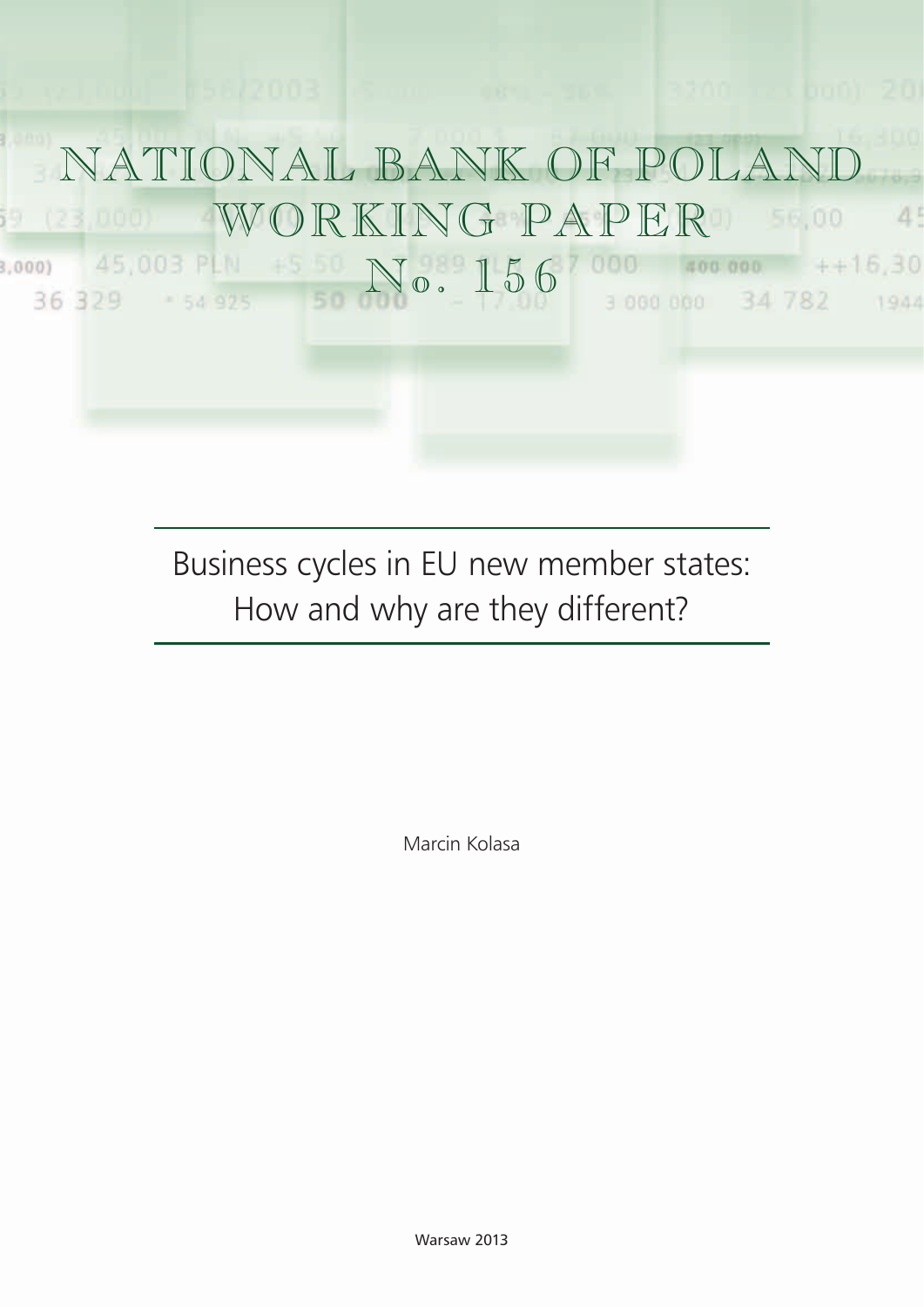Marcin Kolasa - National Bank of Poland and Warsaw School of Economics; Email: marcin.kolasa@nbp.pl.

This research was financed by the MNiSW grant No. 04/BMN/25/12. I would like to thank two anonymous referees for useful comments. The paper also benefited from comments received from participants to the 39th Macromodels International Conference, the Warsaw Economic Seminar, the 28th Annual Congress of the EEA, as well as seminars at the National Bank of Poland and Warsaw School of Economics. The views expressed in this paper are those of the author and not necessarily those of the National Bank of Poland or the Warsaw School of Economics.

Design:

Oliwka s.c.

Layout and print:

NBP Printshop

Published by:

National Bank of Poland Education and Publishing Department 00-919 Warszawa, 11/21 Świętokrzyska Street phone: +48 22 653 23 35, fax +48 22 653 13 21

© Copyright by the National Bank of Poland, 2013 ISSN 2084–624X http://www.nbp.pl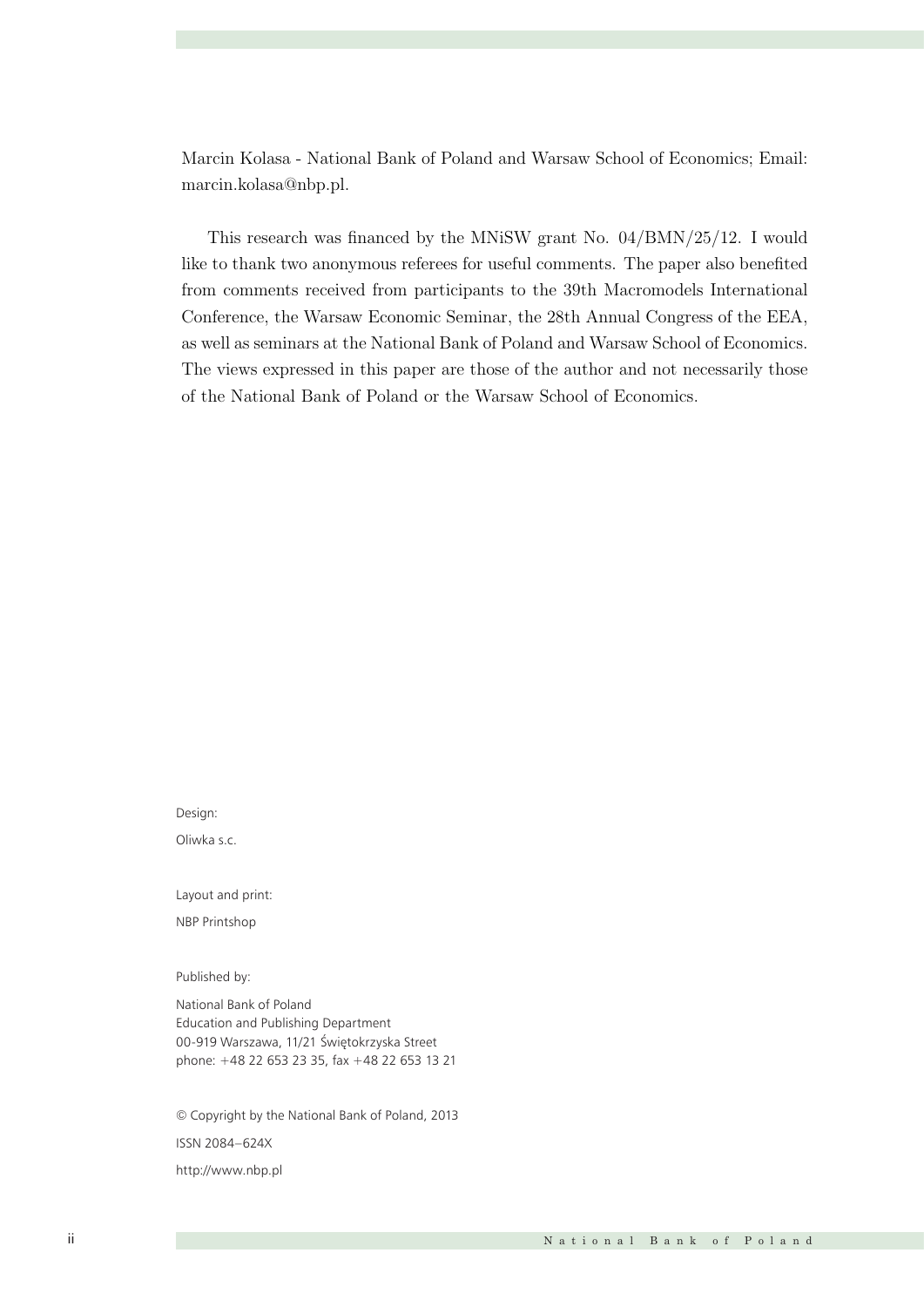# Contents

|             |            | 1 Introduction     | 3    |
|-------------|------------|--------------------|------|
| $2^{\circ}$ | Model      |                    | 6    |
| 3           |            | Estimation         | 8    |
| 4           | Results    |                    | 10   |
|             | 4.1        |                    | - 10 |
|             | 4.2        |                    |      |
|             | 4.3        |                    |      |
| $5^{\circ}$ |            | Conclusions        | 13   |
|             | References |                    | 14   |
|             |            | Tables and figures | 16   |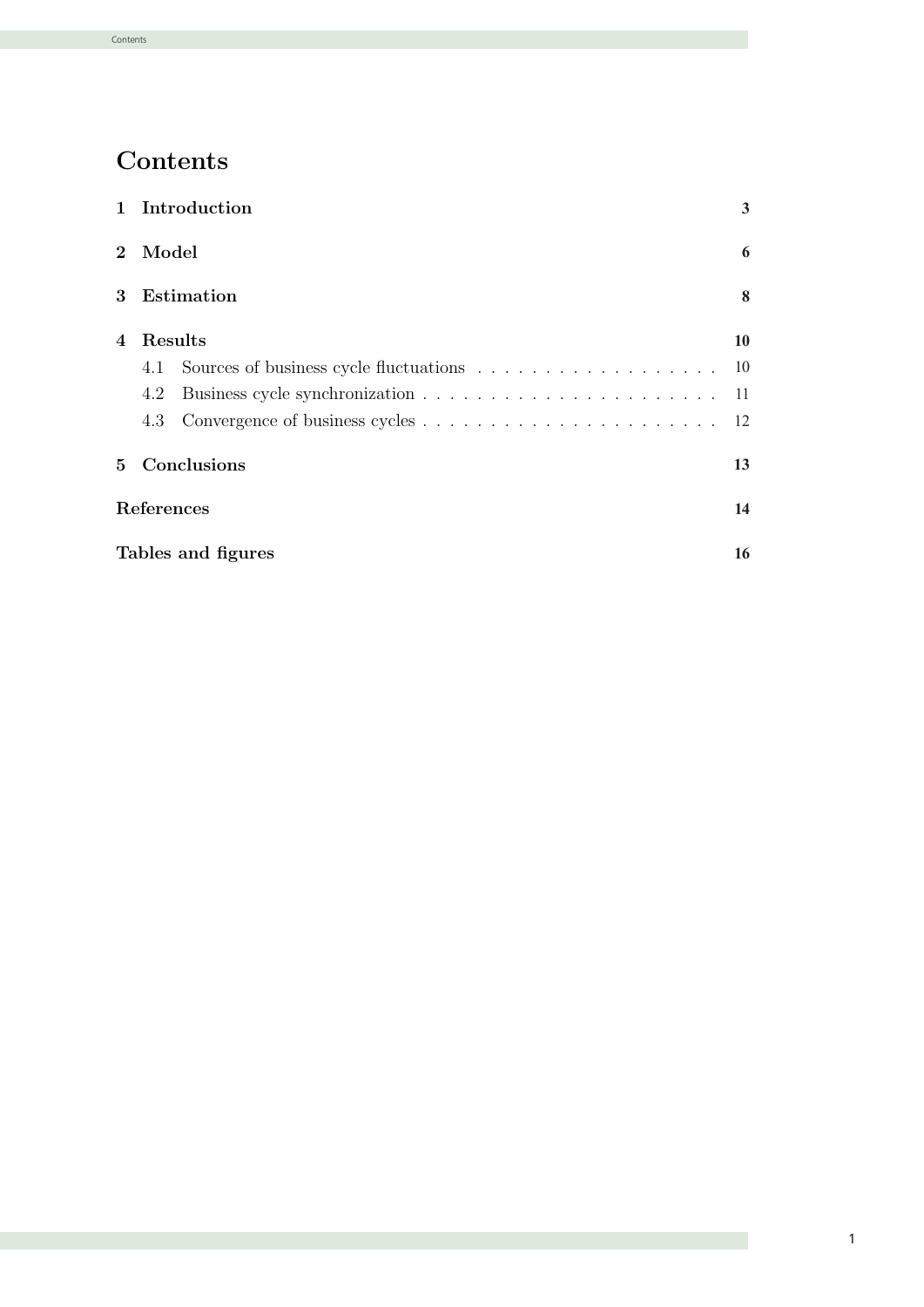#### Abstract

This paper uses the business cycle accounting framework to investigate the differences between economic fluctuations in Central and Eastern European (CEE) countries and the euro area. We decompose output movements into the contributions of four economic wedges, affecting the production technology, the agents' intra- and intertemporal choices, and the aggregate resource constraint. We next analyze the observed cross-country differences in business cycles with respect to these four identified wedges. Our results indicate that business cycles in the CEE countries do differ from those observed in the euro area, even though substantial convergence has been achieved after the eastern EU enlargement. The major differences concern the importance of the intraand intertemporal wedges, which account for a larger proportion of output fluctuations in the CEE region and also exhibit relatively little comovement with their euro area counterparts.

JEL: E32, F44

Keywords: business cycle accounting; business cycle synchronization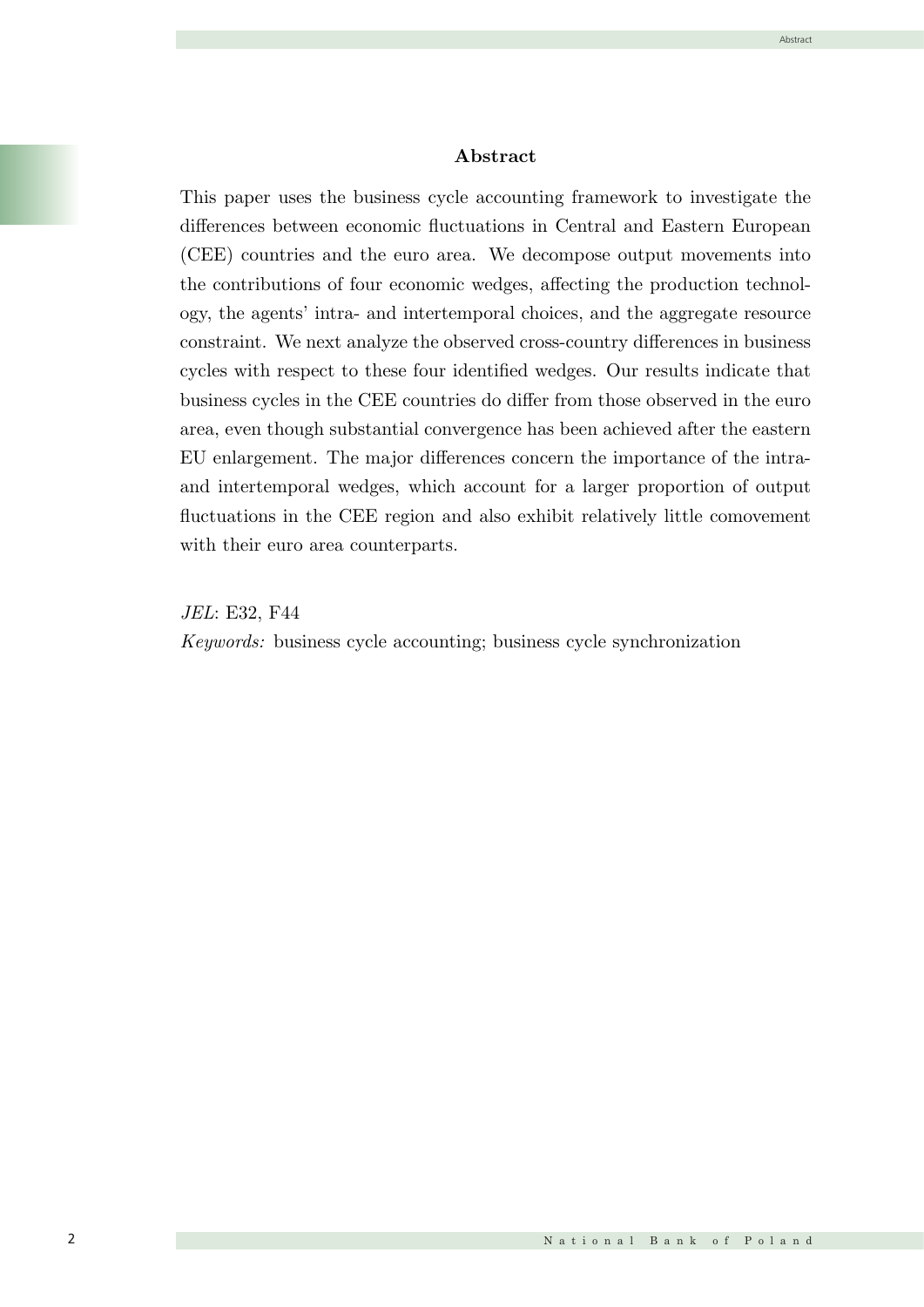# 1 Introduction

The eastern enlargement of the European Union (EU) is widely considered as one of the most important political and economic events in modern European history. For the first time, the project of European integration was extended to include former communist countries in Central and Eastern Europe (CEE). The process started with the reunification of Germany in 1990 and was followed by the accession of the Czech Republic, Estonia, Hungary, Latvia, Lithuania, Poland, Slovakia and Slovenia in 2004, with Bulgaria and Romania joining in 2007. Despite some initial concerns, the eastern enlargement has been widely described as a success, speeding up modernization in the CEE region and its integration with old EU member states.

According to the treaties of accession, all CEE countries are also expected to eventually join the euro area (EA). Three of them, namely Slovenia, Slovakia and Estonia, have already adopted the common currency. However, it has been well recognized in the literature that this last step entails both costs and benefits. According to the optimal currency area theory developed by Mundell (1961) and extended by Alesina and Barro  $(2002)$ , there are a number of factors that affect a country's suitability for entry into a currency union, one of them being business cycle synchronization. The intuition behind this criterion is simple: if the domestic cycle is highly correlated with that in the rest of the union, then the common interest rate set at an area-wide level will also usually respond in a way contributing to macroeconomic stability at home, hence making the loss of monetary independence less  $\text{costly.}^1$  High output comovement within a monetary union is also important from a political economy perspective. As pointed out by Aksoy et al. (2002), divergent economic conditions within the euro area may lead to frequent conflicts within the European Central Bank about the appropriate policies to be pursued, making the decision making process difficult.

Business cycle synchronization within the euro area has been a topic of a number of studies, see de Haan et al. (2008) for an extensive survey of the main findings. Fidrmuc and Korhonen (2006) offer a related meta-analysis on CEE countries. The general conclusion from this literature is that correlation of business cycles in the new EU member states with the euro area is high. As regards more recent contributions, Darvas and Szapáry (2008) point out that while high synchronization has been common currency may lead to more tightly correlated business cycles between the union members, achieved for output and exports, there is relatively low comovement for consumption and services. Bencik (2011) documents increased synchronization of CEE and EA

<sup>3</sup> <sup>1</sup>It has been well recognized in the literature that the optimal currency area criteria are endoge-The papers survey of the following two empirical strategies. The following two empirical strategies of the common currency may lead to more tightly correlated business cycles between the union members, tilting the balance in favor of monetary integration. nous (Frankel and Rose, 1998). In particular, increased trade integration that follows adoption of a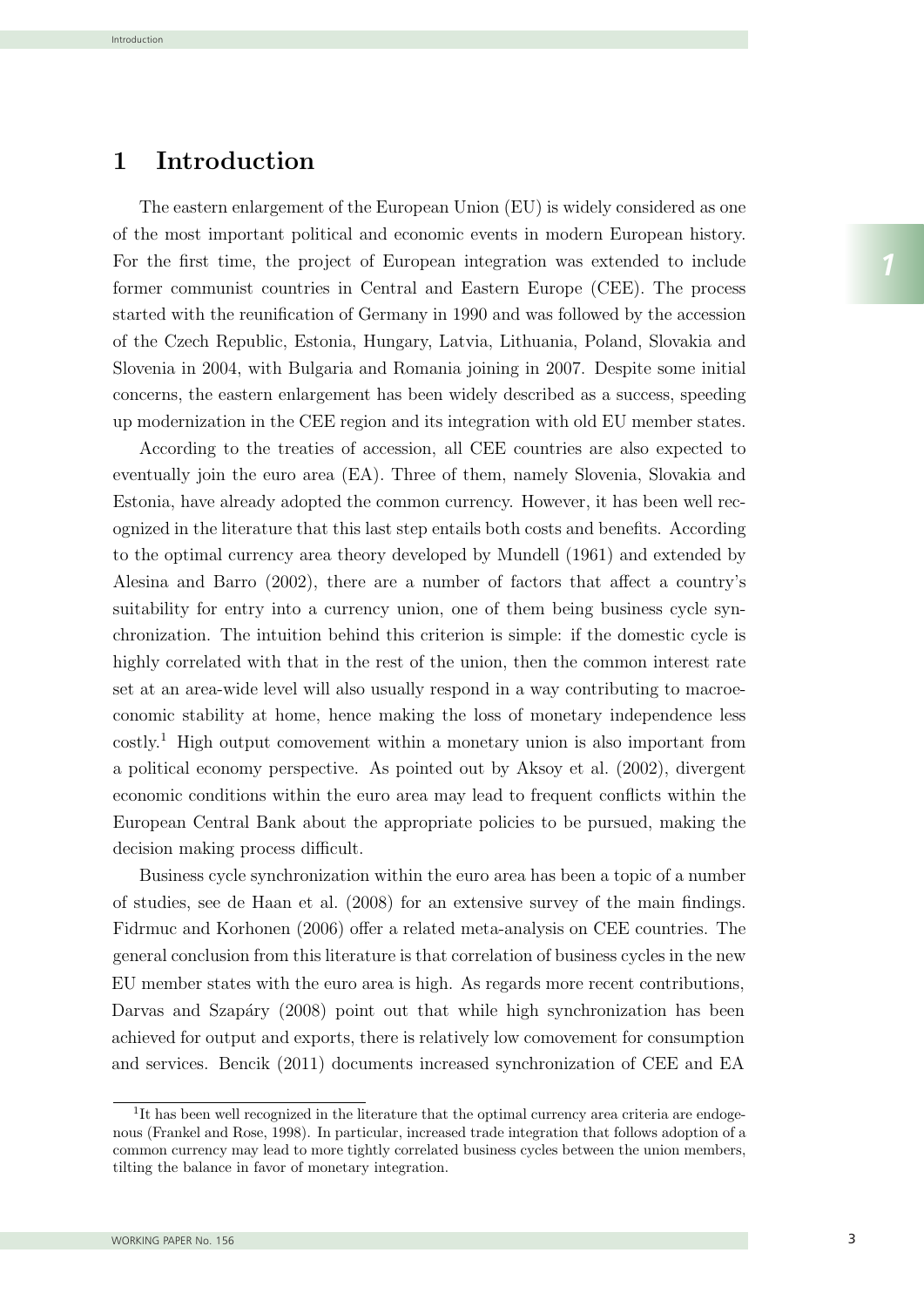business cycles after the EU entry, and even tighter comovement during the financial crisis.<sup>2</sup>

EU member states with the euro area is high. As regards more recent contributions,

Introduction

The papers surveyed above use one of the following two empirical strategies. The first is based on extracting cyclical information from standard macroeconomic time series using popular filtering techniques (e.g. Hodrick-Prescott or Band-Pass filters) and reporting the correlations or coherence statistics. The other common approach is to use time series models (e.g. structural vector autoregressions or the Kalman filter) to identify demand and supply shocks. However, as neither of these empirical strategies is based on a fully-specified macroeconomic model, they cannot be used to shed light on a number of questions that might be considered important from the policy making perspective. These include i.a. the role of particular types of economic frictions in driving the observed business cycles and their cross-country  $Synchronization.$ 

This paper takes a step to fill this gap by looking at the business cycles in the new EU member states through the lens of the business cycle accounting (BCA) framework proposed by Chari et al. (2007b). This setup is based on a simple dynamic stochastic general equilibrium business cycle model with time-varying wedges that affect the production technology, the agents' intra- and intertemporal choices, and the aggregate resource constraint, hence resembling productivity, labor and investment taxes, and government purchases, respectively. By taking the model to the data one can measure the wedges, which can be next fed back into the model to assess their role in driving economic fluctuations. Since, by construction, all four wedges account for all of movements observed in the data, the exercise described above can be treated as an accounting procedure.

Chari et al. (2007b) apply the BCA framework to US data in order to identify promising classes of quantitative business cycle models. In this paper, our focus is on five CEE economies (the Czech Republic, Hungary, Poland, Slovakia and Slovenia) and the euro area. Applying the BCA setup to these countries allows us to  $\,$  decompose the observed cross-country differences in business cycles with respect to the four identified wedges. In particular, we are able to show which wedges are EA, and hence to shed some light on the sources of business cycle synchronization. crucial for the observed output comovements between the CEE countries and the

While the wedges identified with the BCA framework have economic interpretation, they still can be seen as reduced-form since they summarize the effects of various primitive shocks and frictions that may be included in more detailed models. For example, if the data is generated from a stochastic model with sticky wages, fluc-

<sup>&</sup>lt;sup>2</sup>Papers focusing on the Polish economy include Skrzypczyński (2008) and Krajewski and Piłat  $(2012)$ . (2012).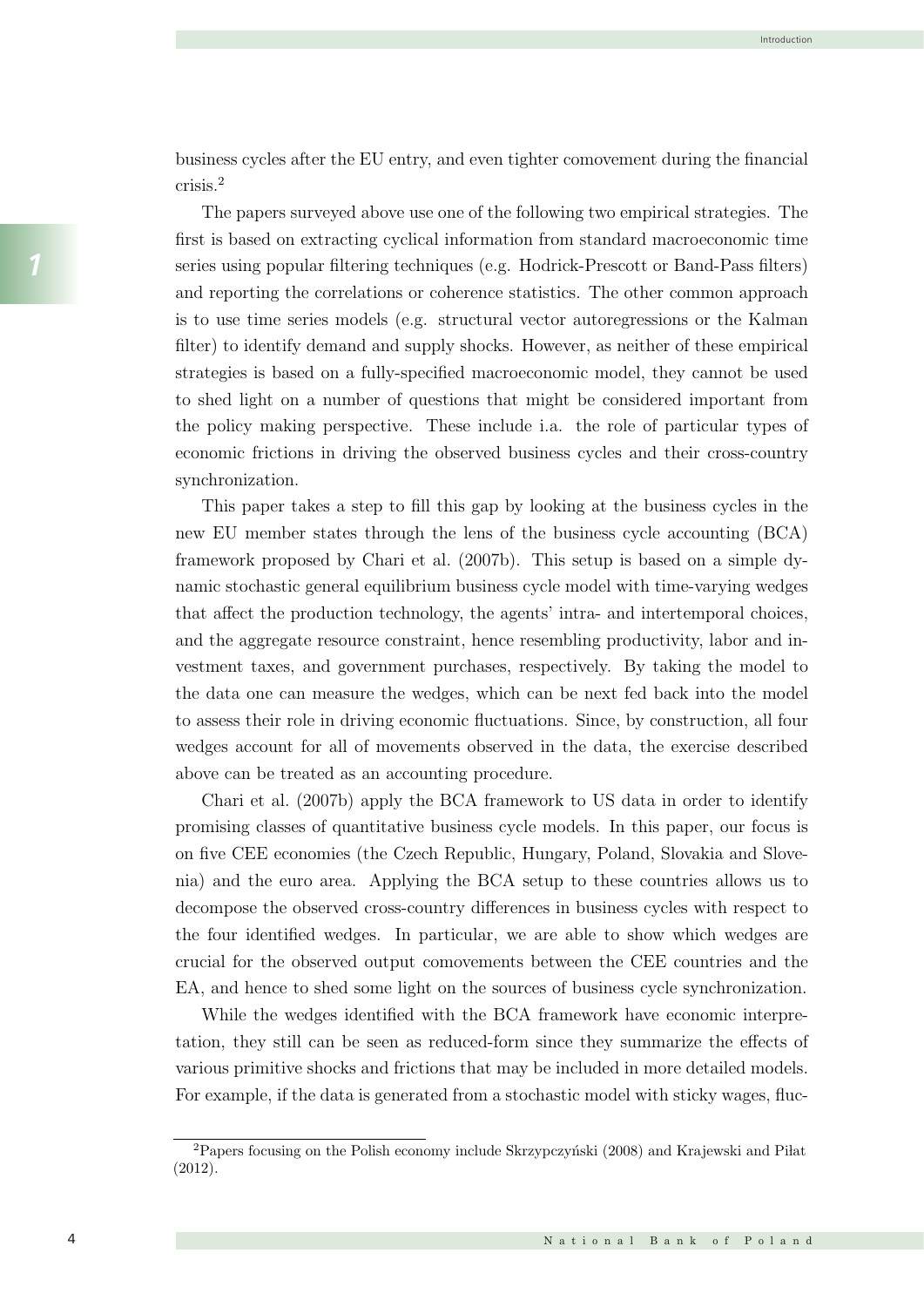tuations in the labor wedge obtained by applying the BCA will be driven not only by labor market shocks, but also reflect sluggish adjustment of wages to other shocks. To disentangle these effects, one would need to build a model with shocks and frictions explicitly defined. In the context of business cycle synchronization analysis, this path is followed by Jondeau and Sahuc (2008), who estimate a three-country dynamic stochastic general equilibrium (DSGE) model for France, Germany and Italy and test the cross-country differences in structural parameters and correlation of shocks. Kolasa (2009) uses a richer two-country DSGE model to investigate the heterogeneity between Poland and the euro area.

However, the results of such a highly structural exercise are model-specific and can be distorted by model misspecification.<sup>3</sup> The BCA framework, while limited by its inability to identify primitive driving forces, has the advantage of being more flexible as it encompasses a large class of models, with various types of shocks and frictions. Overall, the analysis proposed in this paper provides more structural evidence on forces behind cross-country output comovement than standard filtering methods widely used in the literature, at the same time being less restrictive than studies based on fully-fledged DSGE models.

Our main findings indicate that business cycles in the CEE countries do differ from those observed in the EA. This is despite substantial convergence has been achieved since the eastern EU enlargement. In both regions, the bulk of output fluctuations and its observed cross-country synchronization can be attributed to the efficiency wedge. The major differences concern the importance of the intra- and intertemporal wedges, which account for a relatively larger share of movements in the CEE region and also exhibit relatively little comovement with their EA counterparts.

The rest of the paper is structured as follows. Section two presents a model of our prototype economy. Section three describes the data and estimation issues. Section four discusses the main results. Section five concludes.

<sup>&</sup>lt;sup>3</sup>Del Negro et al. (2007) provides evidence that standard DSGE models are seriously misspecified.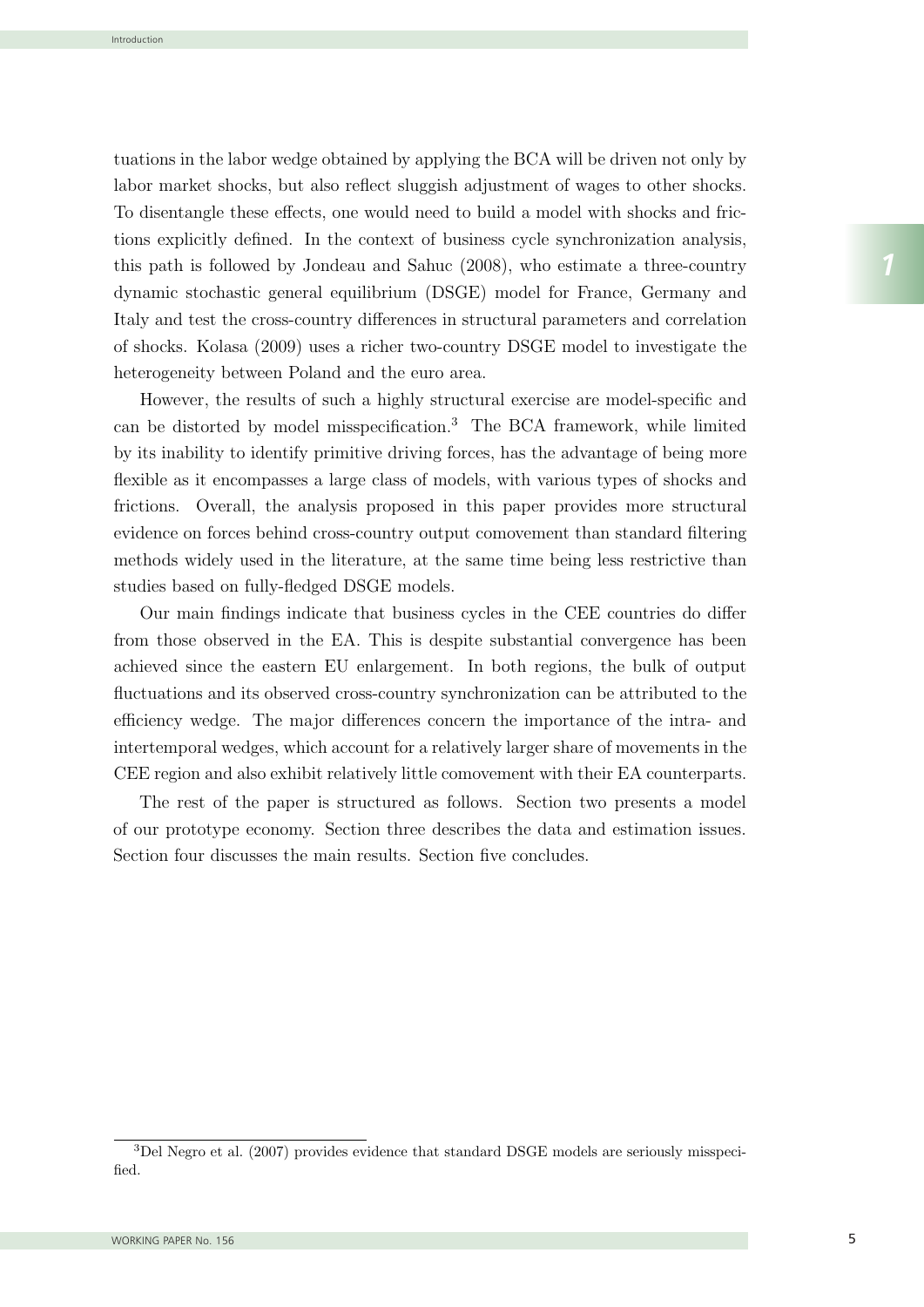## 2 Model

We design the prototype economy as in Chari et al. (2007b). It is populated by a continuum of representative households, who maximize expected utility over consumption and labor. Perfectly competitive firms maximize profits from selling goods, using labor and capital as inputs. The government purchases final goods, financing the expenditures with taxes levied on households. There are four wedges in the economy, modeled as stochastic processes: the efficiency wedge  $A_t$ , the labor wedge  $\tau_{l,t}$ , the investment wedge  $\tau_{i,t}$ , and the government wedge  $g_t$ .

The problem of a typical household is to maximize discounted lifetime utility

$$
E_0 \sum_{t=0}^{\infty} \beta^t \left[ \frac{c_t^{1-\sigma}}{1-\sigma} - \frac{l_t^{1+\varphi}}{1+\varphi} \right] \tag{1}
$$

subject to the budget constraint

$$
c_t + (1 + \tau_{i,t})i_t = r_t k_t + (1 - \tau_{l,t})w_t l_t + T_t
$$
\n(2)

and the capital accumulation law of motion

$$
k_{t+1} = (1 - \delta)k_t + i_t
$$
\n(3)

where  $c_t$  denotes consumption,  $l_t$  is labor,  $i_t$  is investment,  $k_t$  is capital stock,  $T_t$  is net lump sum transfers,  $w_t$  is the wage rate,  $r_t$  is the rental rate on capital,  $\beta$  is the discount factor,  $\sigma$  is the inverse of the intertemporal elasticity of substitution,  $\varphi$ denotes the inverse of the Frisch elasticity of labor supply, and  $\delta$  is the depreciation rate.

Firms maximize profits

$$
y_t - w_t l_t - r_t k_t \tag{4}
$$

subject to the production function

$$
y_t = A_t k_t^{\alpha} l_t^{1-\alpha} \tag{5}
$$

where  $y_t$  denotes output and  $\alpha$  is its elasticity wrt. capital.

The solutions to the households' and firms' problems imply the following firstorder conditions order conditions order conditions

$$
c_t^{\sigma} l_t^{\varphi} = (1 - \alpha)(1 - \tau_{l,t}) A_t k_t^{\alpha} l_t^{-\alpha}
$$
\n
$$
\tag{6}
$$

$$
c_t^{-\sigma}(1+\tau_{i,t}) = \beta E_t \left\{ c_{t+1}^{-\sigma} \left[ (1-\delta)(1+\tau_{i,t+1}) + \alpha A_{t+1} k_{t+1}^{\alpha-1} l_{t+1}^{1-\alpha} \right] \right\} \tag{7}
$$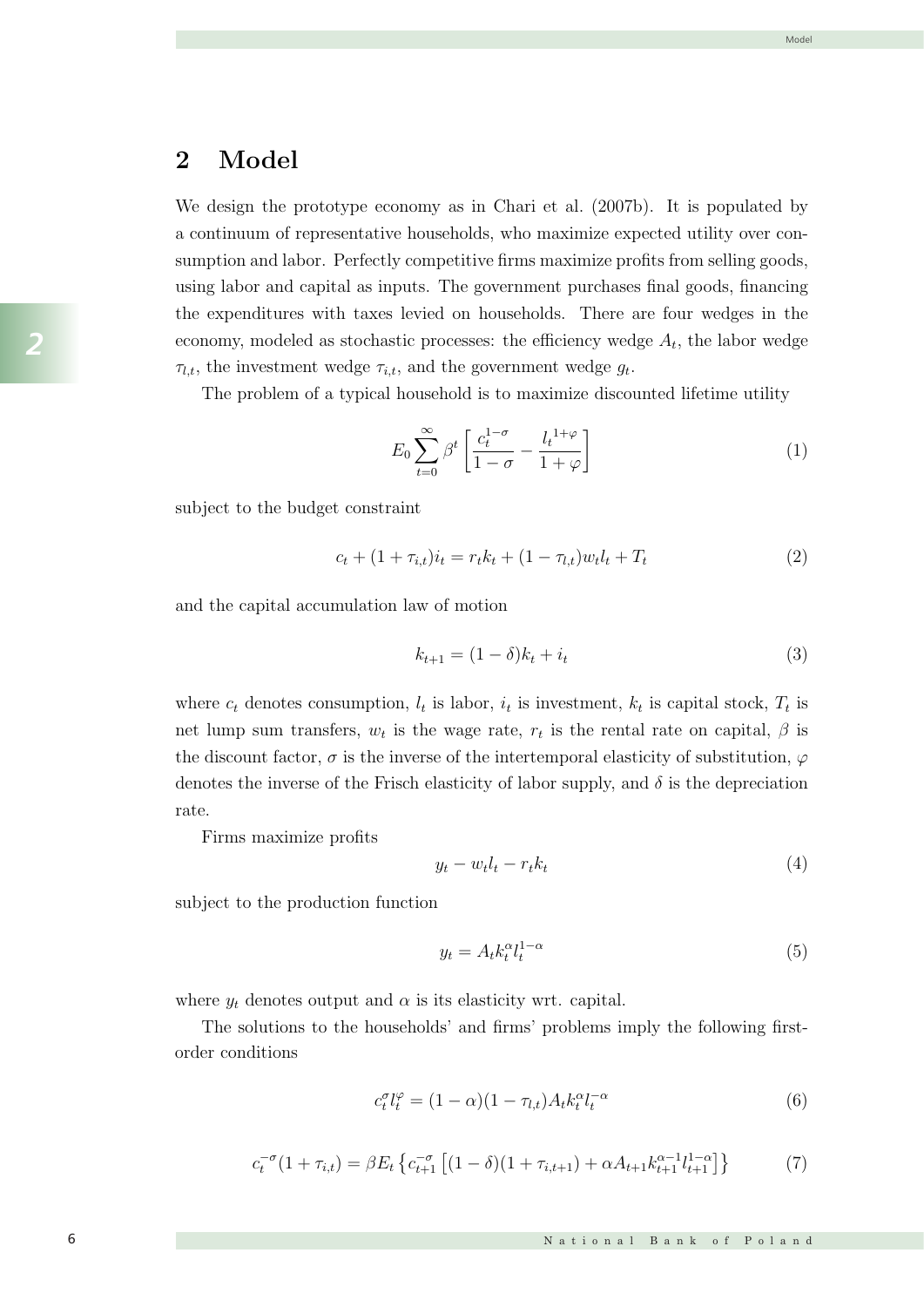The first one given by equation (6) combines the leisure-consumption choice made by the households with firms' labor demand. It states that in equilibrium the marginal rate of substitution must be equal to the marginal product of labor, adjusted by the labor wedge. The second first-order condition (7) merges households' Euler equation describing their consumption-investment decisions with firms' capital demand, and implies equalization of the (investment wedge adjusted) rate of return on capital investment to households' rate of time preference.<sup>4</sup>

The equilibrium of the economy can be summarized by equations  $(3)$ ,  $(5)$ ,  $(6)$ , (7) and the aggregate resource constraint

$$
y_t = c_t + i_t + g_t \tag{8}
$$

The wedges are assumed to follow a first-order vector autoregressive (VAR) process  $\cos$ 

$$
s_t = Vs_{t-1} + \varepsilon_t \tag{9}
$$

where  $s_t \equiv \begin{bmatrix} \ln A_t - \ln A & \tau_{l,t} - \tau_l & \tau_{i,t} - \tau_i & \ln g_t - \ln g \end{bmatrix}$ , *V* is a 4 × 4 matrix of VAR coefficients,  $\varepsilon_t$  is a  $4 \times 1$  vector of zero-mean shocks, assumed to be i.i.d. over time and distributed normally with covariance matrix  $Q$ , while variables without time subscripts denote the steady state levels.  $\Gamma$ where  $s_t = \int \ln A_t - \ln A \quad \tau_{l,t} - \tau_l \quad \tau_{i,t} - \tau_i \quad \ln g_t - \ln g \mid$ , *V* is a 4 × 4 matrix of

As discussed by Chari et al. (2007b), each of the wedges can be interpreted as representing the sum of distortions to the relevant equilibrium condition in the prototype economy. The efficiency wedge  $A_t$  looks like total factor productivity and hence its fluctuations capture disturbances to technology, but also various frictions that affect aggregate factor utilization. The labor wedge  $\tau_{l,t}$  resembles a tax rate on labor income and represents any frictions distorting the intratemporal equilibrium condition (6), which relates the marginal product of labor to the marginal rate of substitution between leisure and consumption. A typical example of such a distortion is wage and price stickiness (Woodford, 2003) or search and matching frictions ings, can be thought of as resulting from distortions to the intertemporal condition on the labor market (Hall, 1997). The investment wedge, modeled as a tax on sav- $(6)$ . These can reflect e.g. constraints in financing investment (Brzoza-Brzezina) et al., 2012) or price stickiness (Sustek, 2011). Finally, the government wedge resembles public spending and captures any shocks affecting the resource constraint  $(8)$ . If mapped into an open economy, this wedge reflects, apart from government purchases of goods and services, also international trade flows.

<sup>4</sup>The investment wedge could be alternatively represented as a tax on capital income rather than on investment purchases. As shown by Chari et al. (2007a), the quantitative results for the US economy under these two representations are essentially identical.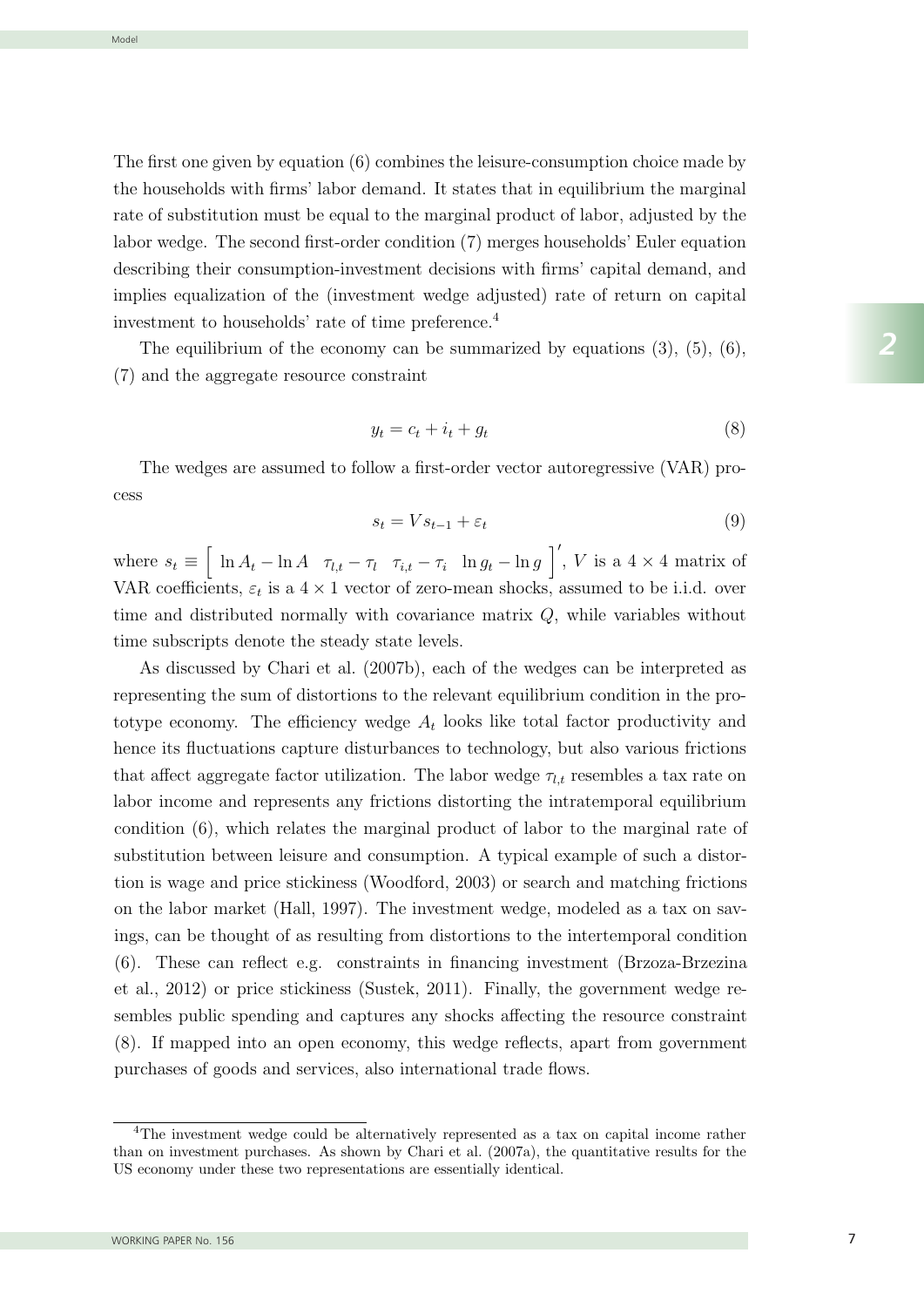## 3 Estimation

We estimate the log-linearized version of the model separately for the euro area and each of the five CEE countries (the Czech Republic, Hungary, Poland, Slovakia and Slovenia), $5$  using four macroeconomic variables: output (measured as real gross domestic product), labor (total employment), investment (real gross capital formation, which includes change in inventories), and the sum of government consumption (real final consumption expenditure of general government) and trade balance (real net exports of goods and services). All data are taken from Eurostat. The sample starts from 1995q1 and ends 2011q4, except for the Czech time series that are available as from 1996q1. Since the theoretical model is stationary, we remove linear trends from the logs of all data used in estimation.

As in Chari et al. (2007b), we calibrate the structural parameters of the model and estimate only the VAR process for the wedges. Our calibration is summarized in Tables 1 and 2. For all countries, we choose the same parametrization of households' preferences, production function and capital accumulation, using standard values from the literature. The steady state levels of investment and government wedges are calibrated such that our model matches the country-specific steady state shares of investment, and of the sum of government spending and net exports in GDP, respectively.<sup>6</sup> Finally, the VAR system  $(9)$  is estimated using a standard maximum likelihood procedure for dynamic stochastic general equilibrium models with rational  $\alpha$  expectations.<sup>7</sup>

The following discussion of our main findings will be based on two parts of estimation output. One is a country-by-country set of time series of realized wedges. These are easily obtained as the estimation relies on the Kalman filter which produces smoothed series of all unobserved variables. The second portion of results is decomposition of fluctuations in selected macrovariables into contributions attributed to individual wedges. These components are obtained by simulating the prototype economy with one wedge at a time. More specifically, and following Chari  $\begin{array}{ccccc}\n\text{I} & \text{I} & \text{I} & \text{I} & \text{I} & \text{I} \\
\text{I} & \text{O} & \text{I} & \text{I} & \text{I} & \text{I} & \text{I} & \text{I} & \text{I} \\
\text{I} & \text{O} & \text{I} & \text{I} & \text{I} & \text{I} & \text{I} & \text{I} & \text{I} \\
\end{array}$ et al. (2007b), in these exercises we keep the estimated VAR process unchanged, thus allowing the wedges that are shut down (i.e. kept constant in the mode  $\frac{1}{\sqrt{1-\frac{1}{\sqrt{1-\frac{1}{\sqrt{1-\frac{1}{\sqrt{1-\frac{1}{\sqrt{1-\frac{1}{\sqrt{1-\frac{1}{\sqrt{1-\frac{1}{\sqrt{1-\frac{1}{\sqrt{1-\frac{1}{\sqrt{1-\frac{1}{\sqrt{1-\frac{1}{\sqrt{1-\frac{1}{\sqrt{1-\frac{1}{\sqrt{1-\frac{1}{\sqrt{1-\frac{1}{\sqrt{1-\frac{1}{\sqrt{1-\frac{1}{\sqrt{1-\frac{1}{\sqrt{1-\frac{1}{\sqrt{1-\frac{1}{\sqrt{1-\frac{1}{\sqrt{1-\frac{1}{\sqrt{1-\frac{1}{\sqrt{1-\frac{1$ thus allowing the wedges that are shut down (i.e. kept constant in the model's

<sup>&</sup>lt;sup>5</sup>Other EU new member states, i.e. Bulgaria, Estonia, Latvia, Lithuania and Romania, are excluded mainly due to data limitations.

<sup>&</sup>lt;sup>6</sup>These steady state shares are approximated by the 1995-2011 (1996-2011 for the Czech Republic) averages, calculated using Eurostat data. Note that the steady state levels of efficiency and labor wedges do not show up in the log-linearized equations and hence need not be calibrated.

<sup>&</sup>lt;sup>7</sup>The estimation is done with the Dynare package, version 4.2.5 (Adjemian et al., 2011). The maximum likelihood procedure used by Dynare ensures that the estimated VAR system is stationary. It also allows to parametrize the variance-covariance matrix  $Q$  in terms of the standard errors of shocks and their cross-correlation, which guarantees that it is positive semi-definite. Detailed parameter estimates for each country are reported in the Appendix available upon request.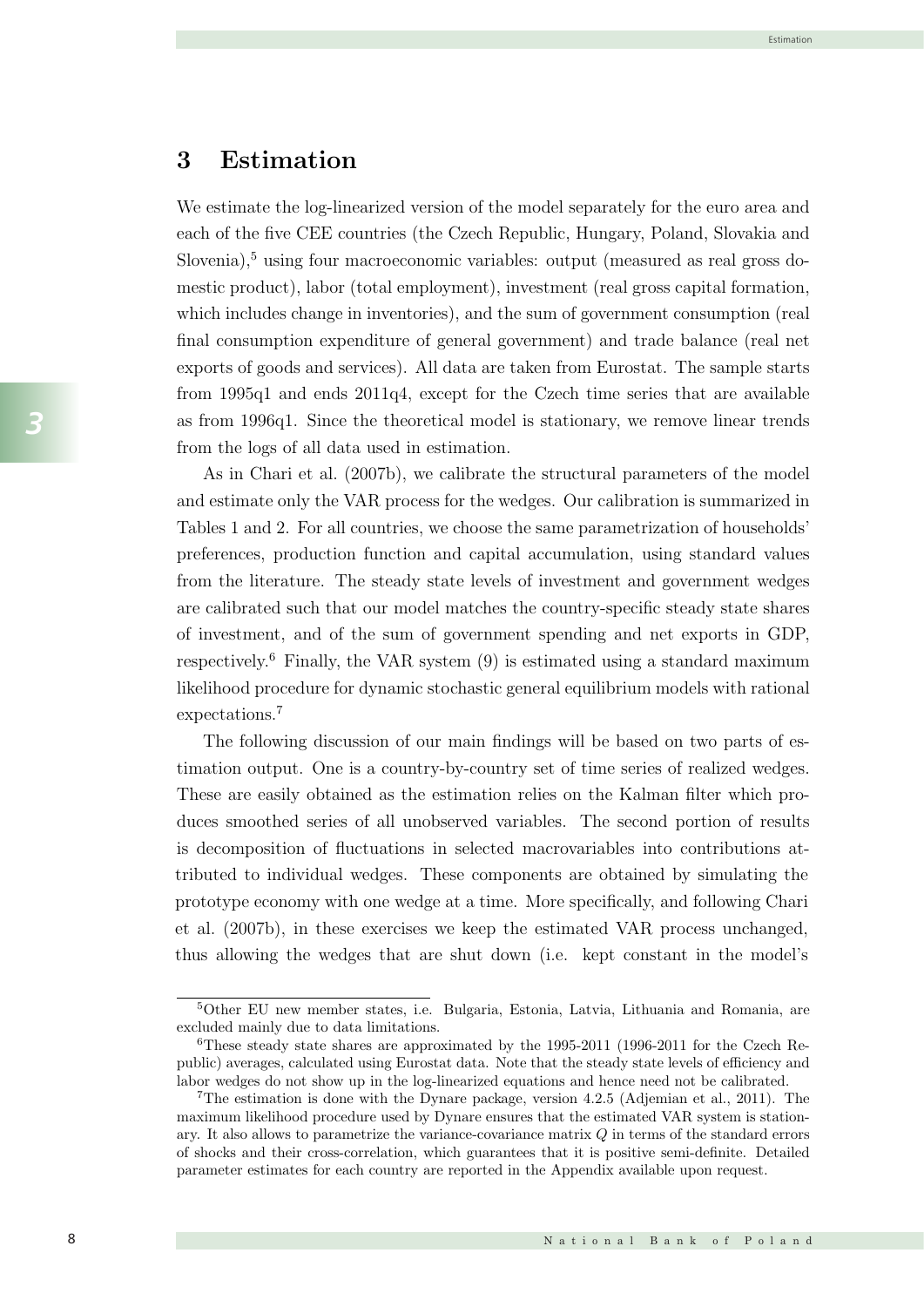equilibrium conditions) to affect the forecasts of the wedge that is included. This ensures that the expectations of the wedge that is allowed to fluctuate coincide with those in the economy that includes all wedges.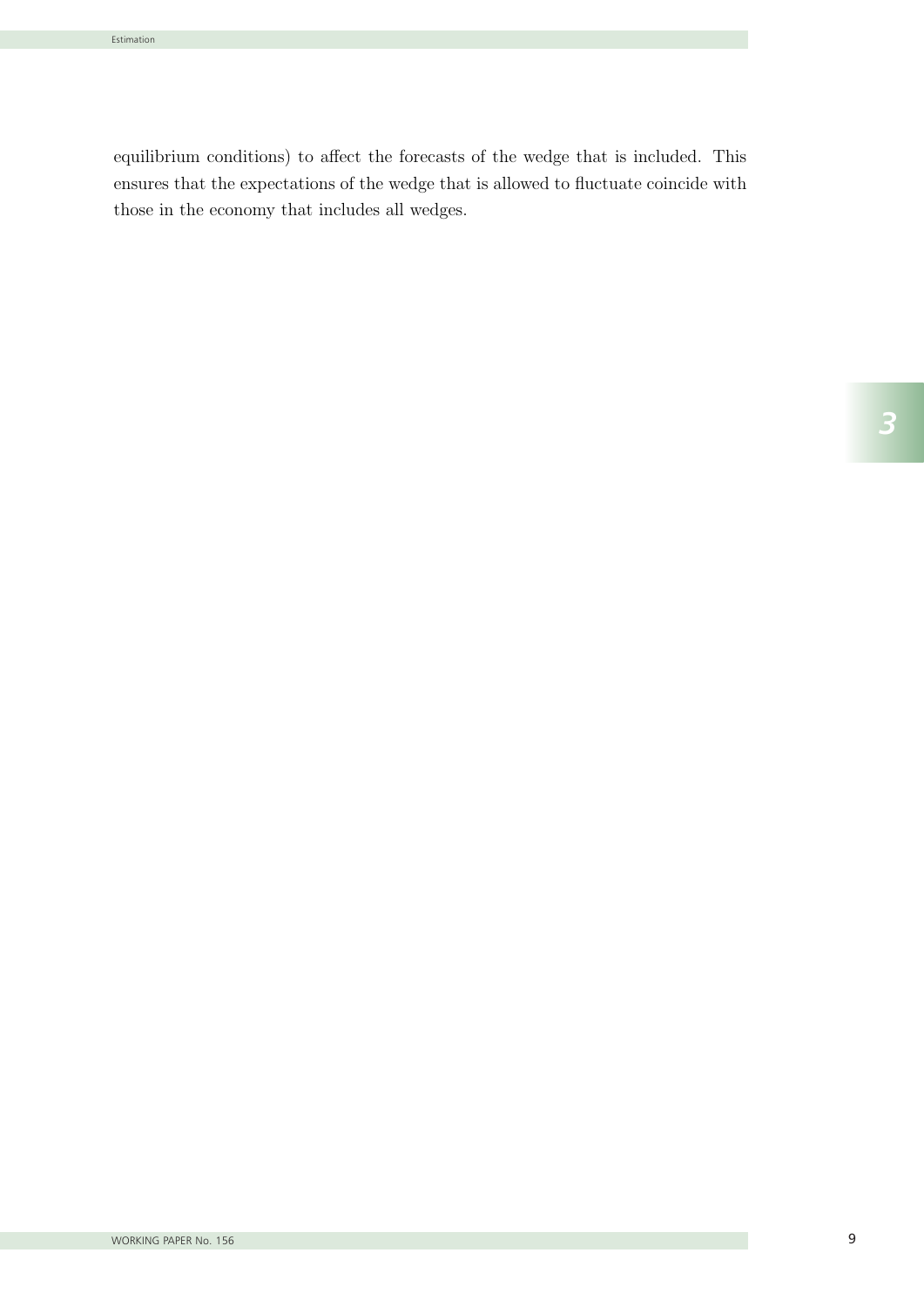### 4 Results

#### 4.1 Sources of business cycle fluctuations

We start the discussion of our results by investigating to what extent the business cycles in the CEE region differ from that observed in the euro area. Figures 1 to 6 cycles in the CEE region differ from that observed in the euro area. Figures 1 to 0<br>plot for each country the cyclical component of output together with its components that can be attributed to the four individual wedges.<sup>8</sup>

Starting with the euro area, one can note that the efficiency wedge alone accounts for the bulk of output fluctuations: the model's prediction when only this wedge is included follows very closely the actual output data. The labor wedge is also important in explaining the output movements, though to a much smaller extent than the efficiency wedge, particularly during the recent financial crisis. In contrast, with the investment wedge alone, the output path generated from the model is smoother and it actually comoves negatively with the data. In particular, this wedge is essentially not able to account for any decline in economic activity observed in 2008 and 2009. Finally, the contribution of the government wedge to output fluctuations is negligible over the whole sample. These findings for the euro area are consistent with those reported by Chari et al. (2007b) for the US economy as they also find that the efficiency and labor wedges together account for essentially all of the business cycle fluctuations, with a tertiary role of the investment wedge and none of the government wedge.

Turning now to the CEE region, the following observations can be made. First, and similarly to the EA case, the efficiency wedge can be identified as a dominant source of output fluctuations. However, the fit of the model's predictions with this wedge alone to the actual data looks somewhat worse, especially for Poland and (to lesser extent) Hungary. Second, the output components attributable to the labor and investment wedges are much more erratic in the CEE region and their volatility is relatively higher than in the euro area. In this respect, the Czech Republic seems to be an outlier in the region as the business cycle characteristics in this country resemble more those observed in the EA. Third, the negative comovement of actual output and its path obtained with the investment wedge alone is not as pronounced in the CEE countries as it was the case in the EA. Interestingly, the investment wedge does seem to have played some role in accounting for the recovery after the Great Recession, especially in the Czech Republic and Slovakia. Finally, as in the euro area, the government wedge plays a negligible role in output fluctuations of all  $\mathrm{CEE}$  countries.

*4*

<sup>&</sup>lt;sup>8</sup>All results presented below are based on series detrended using the Hodrick-Prescott filter. The findings for two other macroeconomic variables that we use as observables in our estimation, fluctuations in the individual wedges. Overall, compared to the euro area, business i.e. labor and investment, are summarized in the Appendix available upon request.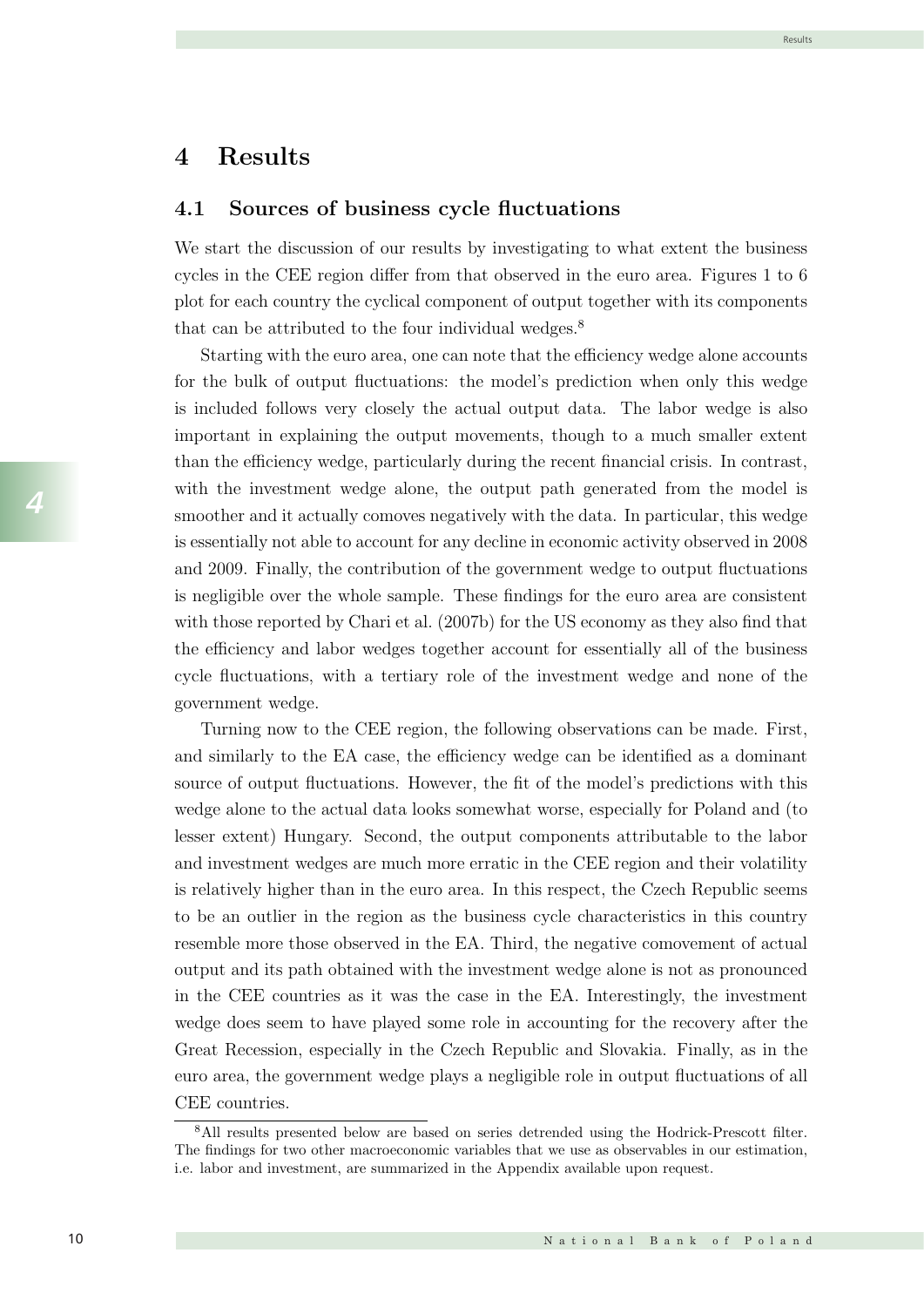These observations are more formally summarized in Tables 3 and 4, presenting respectively the volatility and cyclical position of output components resulting from fluctuations in the individual wedges. Overall, compared to the euro area, business cycles in the CEE countries exhibit more volatility, and are to a larger extent driven by movements in the labor and investment wedges, suggesting more rigidity in labor and capital markets. Among all countries in the region, the Czech Republic stands out as most similar to the EA in terms of sources of output fluctuations.

#### 4.2 Business cycle synchronization

Having analyzed the sources of economic fluctuations in the CEE region, we now use the BCA framework to address their synchronization with the euro area business cycle. As can be seen in Figure 7, there is a substantial comovement between the cyclical component of EA GDP and its counterparts in the CEE countries. Moreover, the degree of synchronization is clearly growing over time, an issue we address in the next section.

The BCA setup allows us to decompose this comovement into the contributions of individual wedges. The correlations of the wedges and the corresponding output components with their EA counterparts are summarized in Table 5.

For all CEE economies, the bulk of comovement with EA output can be attributed to the efficiency wedge. Except for Slovakia, this comovement is also positively affected by synchronized fluctuations in the labor wedge. The investment wedge does not significantly contribute to output comovement between the CEE region and the EA, the only exception being Slovenia. As the impact of the government wedge movements on output is negligible in all economies, so is its ability to account for the observed cross-country comovement in GDP.

Summing up, our results indicate that the labor and investment wedges in the CEE countries not only account for a larger portion of economic fluctuations than in the euro area, but also they are the main sources of cyclical divergences between the efficiency wedge. Bearing in mind the caveat that the BCA framework does not the two regions. In contrast, a high degree of synchronization can be observed for provide a mapping from the wedges to primitive shocks and frictions, the following interpretation can be ventured. On the one hand, there seems to be an important common factor behind disturbances (e.g. technology or aggregate demand shocks) hitting the EA and the CEE region, and manifesting themselves in fluctuations of productivity and factor utilization. On the other hand, these disturbances transmit very differently through local labor and capital markets (possibly due to nominal and real rigidities), or shocks and frictions originating in these markets have sizable country-specific components.

*4*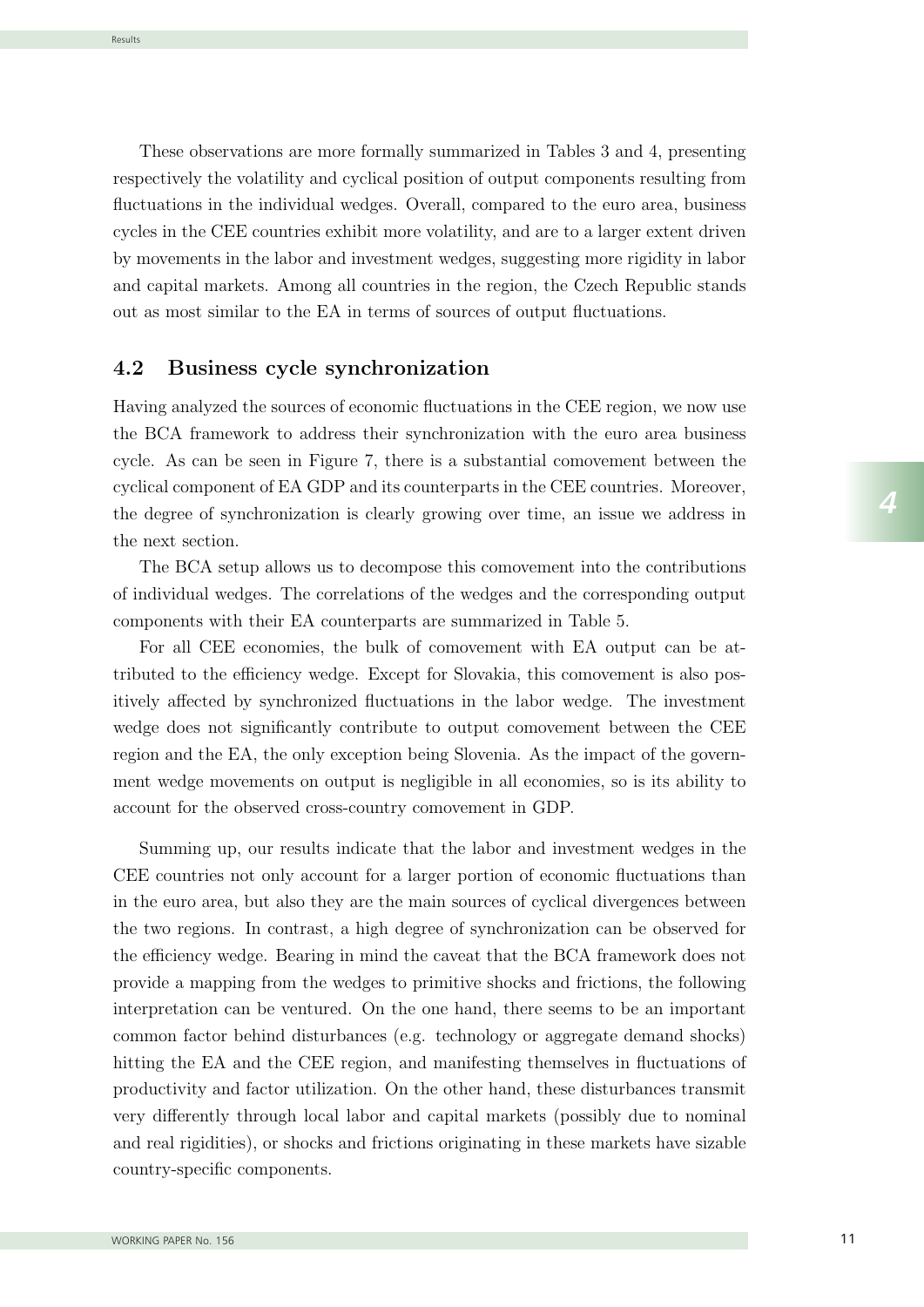#### 4.3 Convergence of business cycles

One of the common features of the analyzed CEE countries is that they share similar historical experience as all of them are ex-communist economies. While it may be argued that by 1995, which is the beginning of our sample, most of the initial transition shock has already died out, the integration of this block with Western Europe was surely a long-lasting process. In particular, it was only in 2004 when the five CEE economies joined the EU. Therefore, there are reasons to expect that the CEE business cycle properties and its synchronization with the euro area were not constant over the period of our analysis.

productivity and factor utilization. On the other hand, these disturbances transmit

To address this issue, we split our sample into two parts: 1996-2003 and 2004- 2011, which roughly correspond to the pre and post EU accession periods. The business cycle characteristics over these two subsamples are reported in Table 7, while Table 8 summarizes the subsample differences in business cycle synchronization.

It is clear that while the relative importance of individual wedges in accounting for output fluctuations in the euro area was rather stable, there are dramatic differences across the two subsamples for most of CEE countries. In particular, the relative contributions of the wedges to output fluctuations and their correlation with actual output in the CEE region resemble more those in the EA if we look at the data starting from 2004. This is particularly visible for Hungary and Slovenia. The degree of output synchronization with the euro area has also dramatically increased in all CEE countries after they joined the EU. As Table 8 reveals, this increase  $\overline{1}$ can be traced down to tighter comovement of all wedges except for the government wedge, which does not play any important role in output fluctuations anyway.

It has to be noted, however, that important differences between the EA and the CEE region still prevail despite the observed convergence of the business cycles. In particular, even in the second subsample the output fluctuations in the CEE countries are to larger extent driven by movements in the labor and investment wedges. Moreover, the comovement of these wedges with their EA counterparts is still low in some countries, most notably in Hungary and in Slovakia.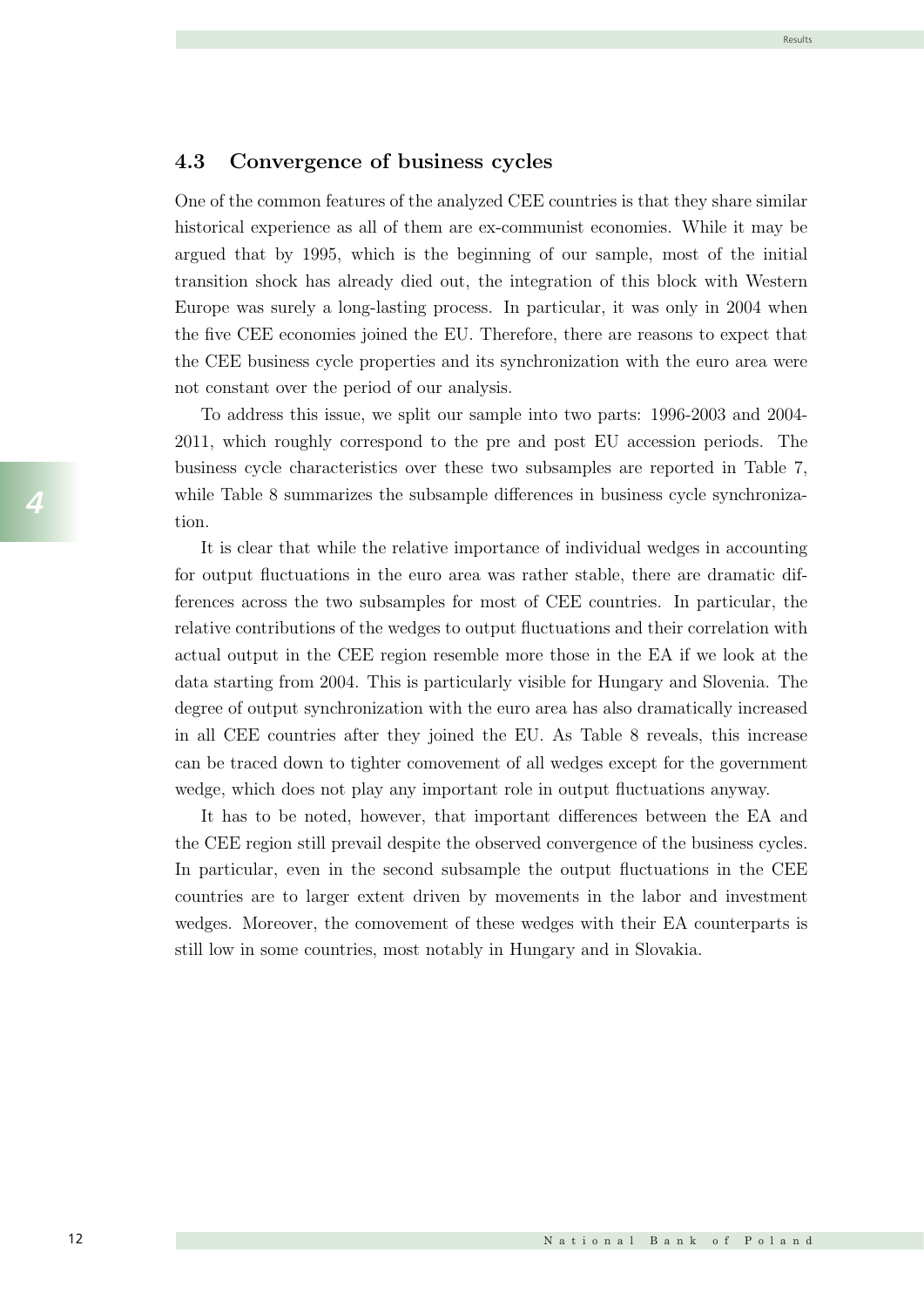# 5 Conclusions

In this paper we have tried to shed more light on the differences between the business cycles in the CEE countries and the euro area. To this end, we have applied the business cycle accounting framework, which allowed us to decompose the observed cyclical differences into the contributions of four economic wedges, affecting the production technology, the agents' intra- and intertemporal choices, and the aggregate resource constraint.

Our results indicate that the business cycles in the CEE countries do differ from those observed in the EA, even though substantial convergence has been achieved since the eastern EU enlargement. The major differences concern the importance of the intra- and intertemporal wedges, dubbed labor and investment wedges, which account for a larger proportion of output movements in the CEE region and also exhibit relatively little comovement with their EA counterparts.

Our findings have a number of policy implications. Galí et al. (2007) show that the labor wedge can be used to measure the efficiency costs of business cycles. Hence, a high contribution of this wedge to output fluctuations observed in the CEE countries suggests that business cycles can be more costly in this region. Our results also indicate that a further increase in business cycle synchronization between the CEE countries and the EA would require more comovement of labor and investment wedges across the two regions, which points at the need for tighter integration of labor and capital markets within the EU.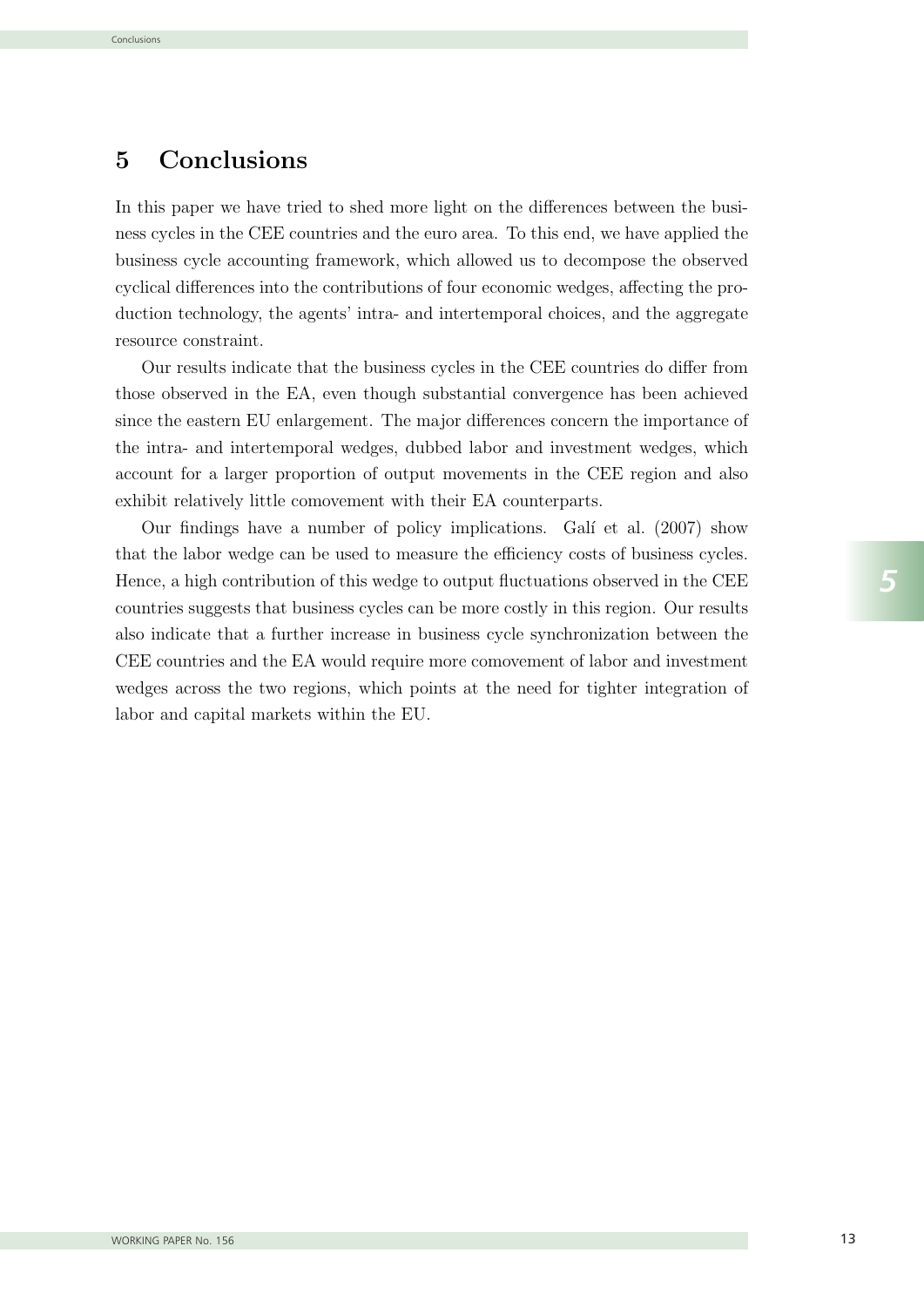# References

- Adjemian, Stéphane, Houtan Bastani, Michel Juillard, Ferhat Mihoubi, George Perendia, Marco Ratto, and Sébastien Villemot (2011) 'Dynare: Reference manual, version 4.' Dynare Working Papers 1, CEPREMAP, April
- Aksoy, Yunus, Paul De Grauwe, and Hans Dewachter (2002) 'Do asymmetries matter for European monetary policy?' European Economic Review 46(3), 443–469
- Alesina, Alberto, and Robert J. Barro (2002) 'Currency unions.' The Quarterly Journal of Economics 117(2), 409–436
- Bencik, Michal (2011) 'Business cycle synchronisation between the V4 countries and the euro area.' Working and Discussion Papers WP 1/2011, Research Department, National Bank of Slovakia, March
- Brzoza-Brzezina, Michal, Marcin Kolasa, and Krzysztof Makarski (2012) 'The anatomy of standard DSGE models with financial frictions.' Journal of Economic Dynamics and Control
- Chari, V. V., Patrick J. Kehoe, and Ellen R. McGrattan (2007a) 'Comparing alternative representations and alternative methodologies in business cycle accounting.' Staff Report 384, Federal Reserve Bank of Minneapolis, March
- Chari, Varadarajan V., Patrick J. Kehoe, and Ellen R. McGrattan (2007b) 'Business cycle accounting.' Econometrica 75(3), pp. 781–836
- Darvas, Zsolt, and György Szapáry (2008) 'Business cycle synchronization in the enlarged EU.' Open Economies Review 19(1), 1–19
- de Haan, Jakob, Robert Inklaar, and Richard Jong-A-Pin (2008) 'Will business cycles in the euro area converge? A critical survey of empirical research.' Journal of Economic Surveys 22(2), 234–273
- Del Negro, Marco, Frank Schorfheide, Frank Smets, and Rafael Wouters (2007) 'On the fit of new keynesian models.' Journal of Business  $\mathcal C$  Economic Statistics 25, 123–143
- Fidrmuc, Jarko, and Iikka Korhonen (2006) 'Meta-analysis of the business cycle correlation between the euro area and the CEECs.' Journal of Comparative Economics 34(3), 518–537
- Frankel, Jeffrey A, and Andrew K Rose (1998) 'The endogeneity of the optimum currency area criteria.' Economic Journal 108(449), 1009–25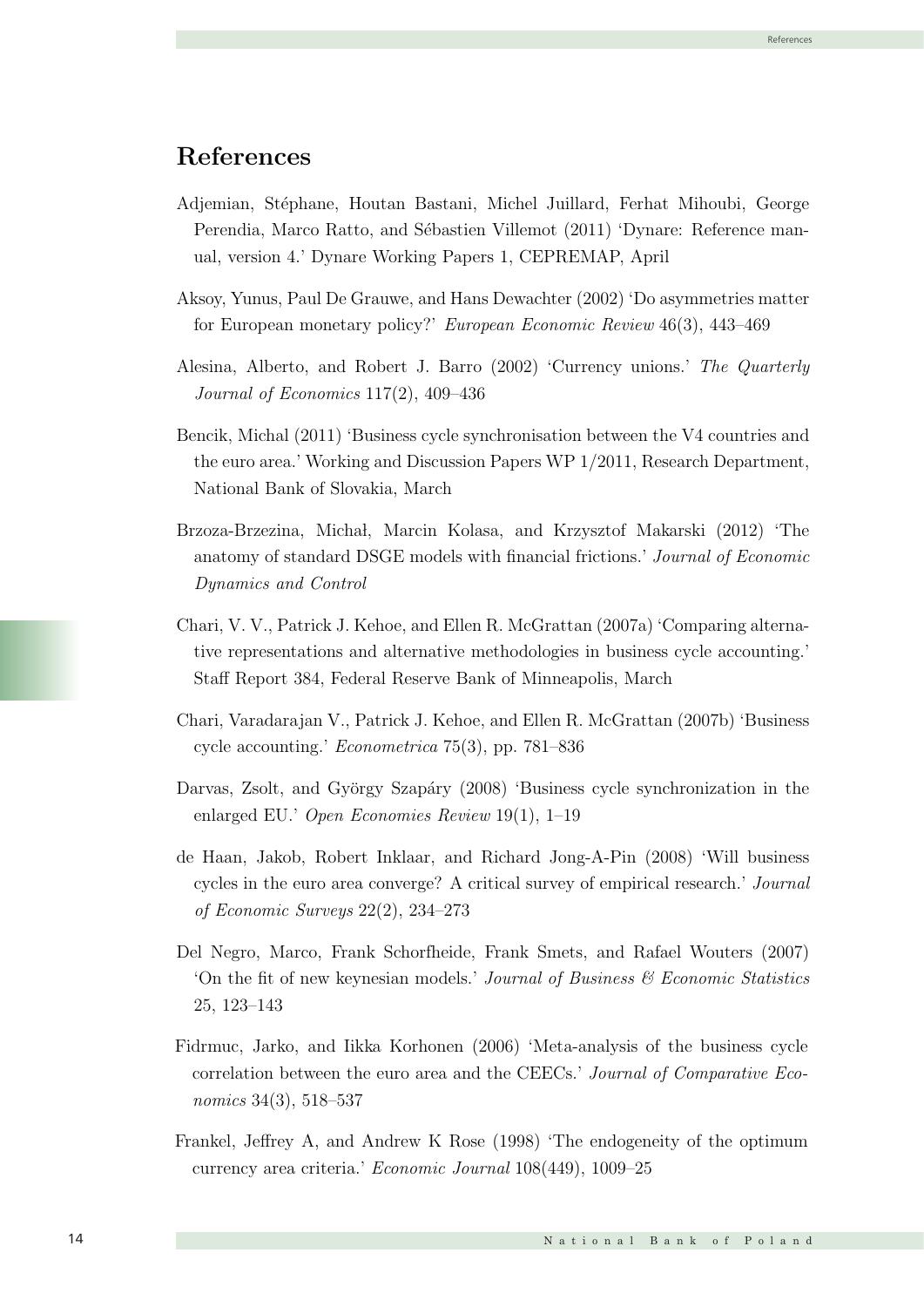- Galí, Jordi, Mark Gertler, and J. David López-Salido (2007) 'Markups, gaps, and the welfare costs of business fluctuations.' The Review of Economics and Statistics 89(1), 44–59
- Hall, Robert E. (1997) 'Macroeconomic fluctuations and the allocation of time.' Journal of Labor Economics 15(1), S223–50
- Jondeau, Eric, and Jean-Guillaume Sahuc (2008) 'Testing heterogeneity within the euro area.' Economics Letters 99(1), 192–196
- Kolasa, Marcin (2009) 'Structural heterogeneity or asymmetric shocks? Poland and the euro area through the lens of a two-country DSGE model.' Economic Modelling 26(6), 1245–1269
- Krajewski, Piotr, and Katarzyna Piłat (2012) 'Ocena wpływu cykliczności polityki fiskalnej na synchronizację cykli koniunkturalnych w Polsce i strefie euro.' Bank i Kredyt 43(3), 71–96
- Mundell, Robert A. (1961) 'A theory of optimum currency areas.' American Economic Review 51(4), 657–665
- Skrzypczyński, Paweł (2008) 'Wahania aktywności gospodarczej w Polsce i strefie euro.' Materialy i Studia 227, Narodowy Bank Polski
- Sustek, Roman (2011) 'Monetary business cycle accounting.' Review of Economic Dynamics 14(4), 592–612
- Woodford, Michael (2003) Interest and prices: Foundations of a theory of monetary policy (Princeton University Press)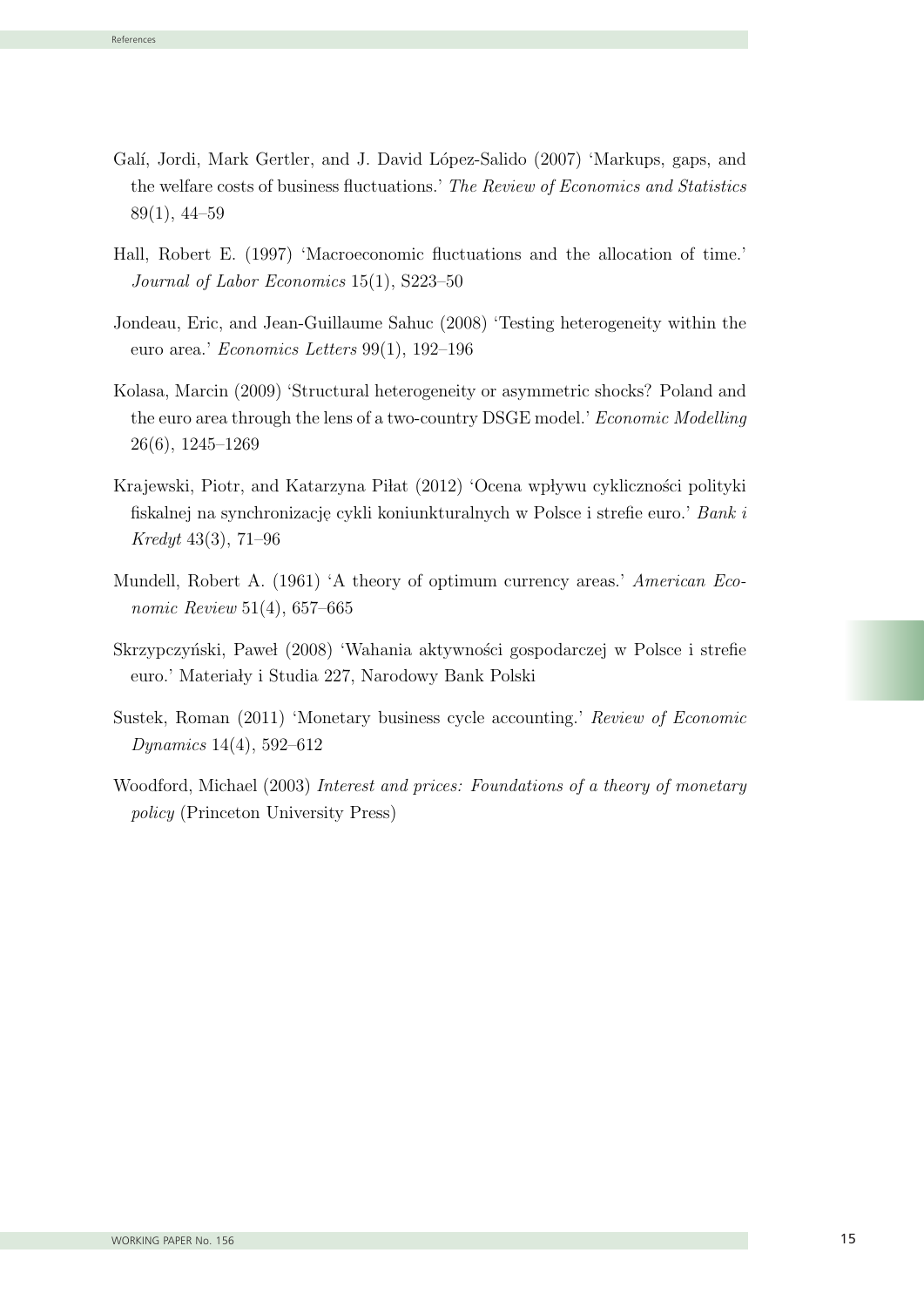# Tables and figures Tables and figures

| Parameter | Value | Description                                         |
|-----------|-------|-----------------------------------------------------|
|           | 0.99  | Discount factor                                     |
| $\alpha$  | 0.35  | Capital share                                       |
| $\delta$  | 0.025 | Capital depreciation rate                           |
| $\sigma$  |       | Inverse of intertemporal elasticity of substitution |
| $\varphi$ |       | Inverse of Frisch elasticity of labor supply        |

Table 1: Common parameters Table 1: Common parameters

Table 2: Country-specific steady state ratios Table 2: Country-specific steady state ratios

|                                                                                      |      |    | Country   |      |      |      |
|--------------------------------------------------------------------------------------|------|----|-----------|------|------|------|
| Ratio                                                                                |      | CZ | HU        | - PL | -ST  | SК   |
| Gov. spending and net exports share in GDP $21.3$ $20.8$ $21.4$ $14.9$ $17.3$ $15.3$ |      |    |           |      |      |      |
| Investment share in GDP                                                              | 20.0 |    | 26.4 22.2 | 20.7 | 25.3 | 25.0 |

|  |  | Table 3: Standard deviations of output components of wedges |  |
|--|--|-------------------------------------------------------------|--|
|  |  |                                                             |  |

|                        | Country |      |      |                 |      |      |  |  |
|------------------------|---------|------|------|-----------------|------|------|--|--|
| Output components      | ΕA      | CZ   | НU   | PI <sub>1</sub> | SI   | SК   |  |  |
| Raw                    |         |      |      |                 |      |      |  |  |
| All wedges (data)      | 1.29    | 1.88 | 1.55 | 1.37            | 2.27 | 2.51 |  |  |
| Efficiency wedge alone | 1.23    | 2.12 | 1.40 | 1.26            | 2.57 | 2.39 |  |  |
| Labor wedge alone      | 0.58    | 0.92 | 1.08 | 1.44            | 1.47 | 1.92 |  |  |
| Investment wedge alone | 0.32    | 0.49 | 0.91 | 0.80            | 1.03 | 1.46 |  |  |
| Government wedge alone | 0.05    | 0.07 | 0.23 | 0.26            | 0.12 | 0.27 |  |  |
| Normalized             |         |      |      |                 |      |      |  |  |
| All wedges (data)      | 1.00    | 1.00 | 1.00 | 1.00            | 1.00 | 1.00 |  |  |
| Efficiency wedge alone | 0.96    | 1.13 | 0.91 | 0.92            | 1.13 | 0.95 |  |  |
| Labor wedge alone      | 0.45    | 0.49 | 0.69 | 1.05            | 0.64 | 0.77 |  |  |
| Investment wedge alone | 0.25    | 0.26 | 0.59 | 0.58            | 0.45 | 0.58 |  |  |
| Government wedge alone | 0.04    | 0.04 | 0.15 | 0.19            | 0.05 | 0.11 |  |  |
|                        |         |      |      |                 |      |      |  |  |

Note: The statistics are for series detrended with the Hodrick-Prescott filter. Note: The statistics are for series detrended with the Hodrick-Prescott filter.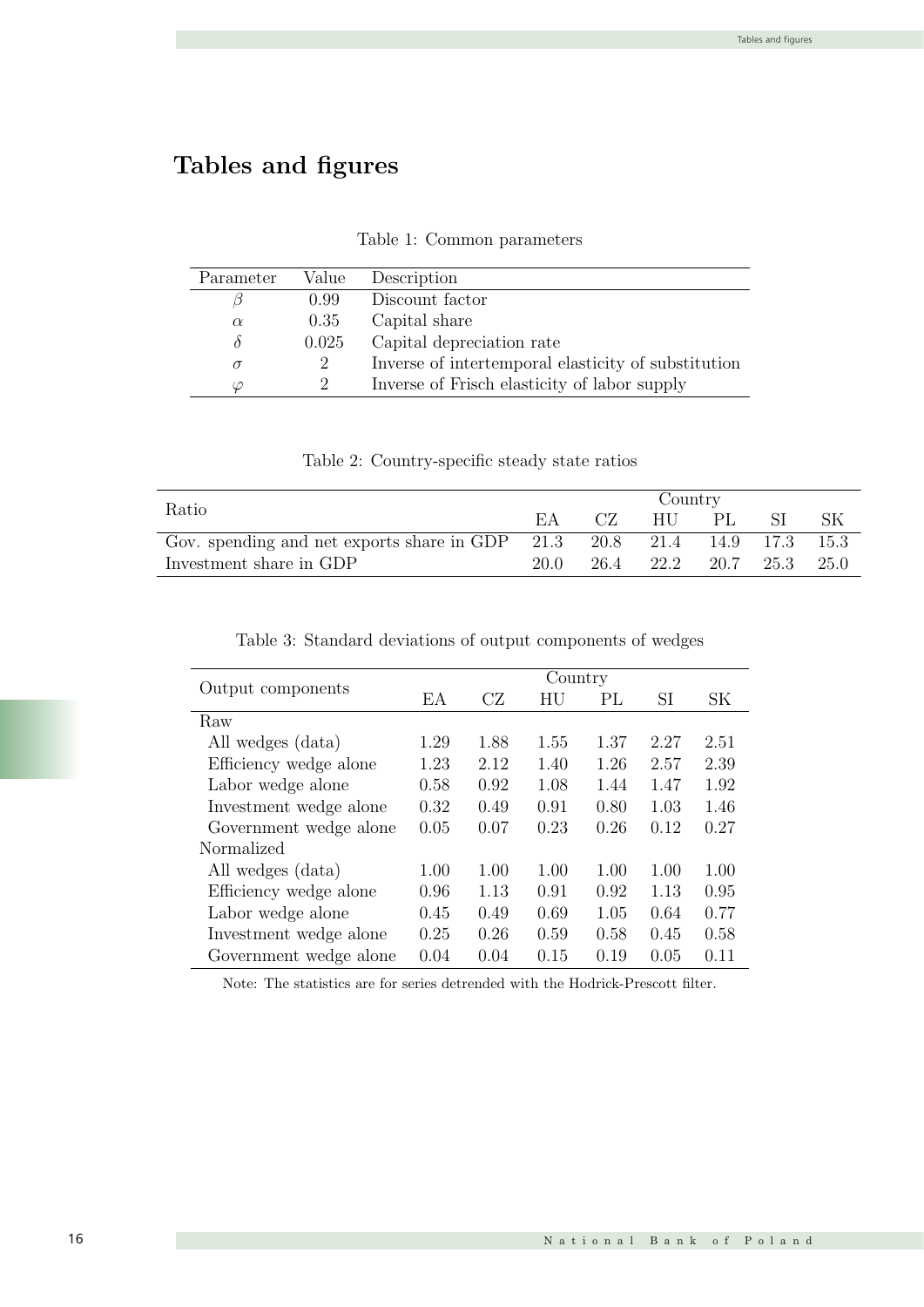|                        |         | Country |         |         |         |         |  |  |
|------------------------|---------|---------|---------|---------|---------|---------|--|--|
| Output components      | EA      | CZ      | НU      | PL      |         | SK.     |  |  |
| Efficiency wedge alone | 0.96    | 0.96    | 0.88    | 0.78    | 0.83    | 0.95    |  |  |
| Labor wedge alone      | 0.61    | 0.04    | 0.13    | 0.38    | 0.15    | 0.17    |  |  |
| Investment wedge alone | $-0.87$ | $-0.43$ | 0.21    | 0.05    | $-0.40$ | $-0.15$ |  |  |
| Government wedge alone | 0.45    | 0.21    | $-0.11$ | $-0.77$ | $-0.18$ | 0.48    |  |  |

Table 4: Correlations of output components of wedges with output

Note: The statistics are for series detrended with the Hodrick-Prescott filter. The critical value of the correlation coefficients is 0.25 at the 5% level and 0.29 at the 1% level.

Table 5: Correlations of wedges and output components with the euro area

| Wedge / output component | CZ      | НU      | PL   | SI   | <b>SK</b> |
|--------------------------|---------|---------|------|------|-----------|
| Wedges                   |         |         |      |      |           |
| Efficiency wedge         | 0.78    | 0.69    | 0.51 | 0.85 | 0.61      |
| Labor wedge              | 0.14    | 0.32    | 0.38 | 0.64 | 0.02      |
| Investment wedge         | 0.10    | $-0.30$ | 0.08 | 0.46 | $-0.13$   |
| Government wedge         | $-0.13$ | 0.19    | 0.04 | 0.26 | $-0.19$   |
| Output components        |         |         |      |      |           |
| All wedges (data)        | 0.82    | 0.77    | 0.60 | 0.84 | 0.56      |
| Efficiency wedge alone   | 0.80    | 0.68    | 0.51 | 0.85 | 0.63      |
| Labor wedge alone        | 0.28    | 0.25    | 0.37 | 0.71 | 0.11      |
| Investment wedge alone   | 0.26    | $-0.27$ | 0.11 | 0.53 | $-0.03$   |
| Government wedge alone   | $-0.09$ | 0.18    | 0.04 | 0.13 | $-0.27$   |

Note: The statistics are for series detrended with the Hodrick-Prescott filter. The critical value of the correlation coefficients is 0.25 at the 5% level and 0.29 at the 1% level.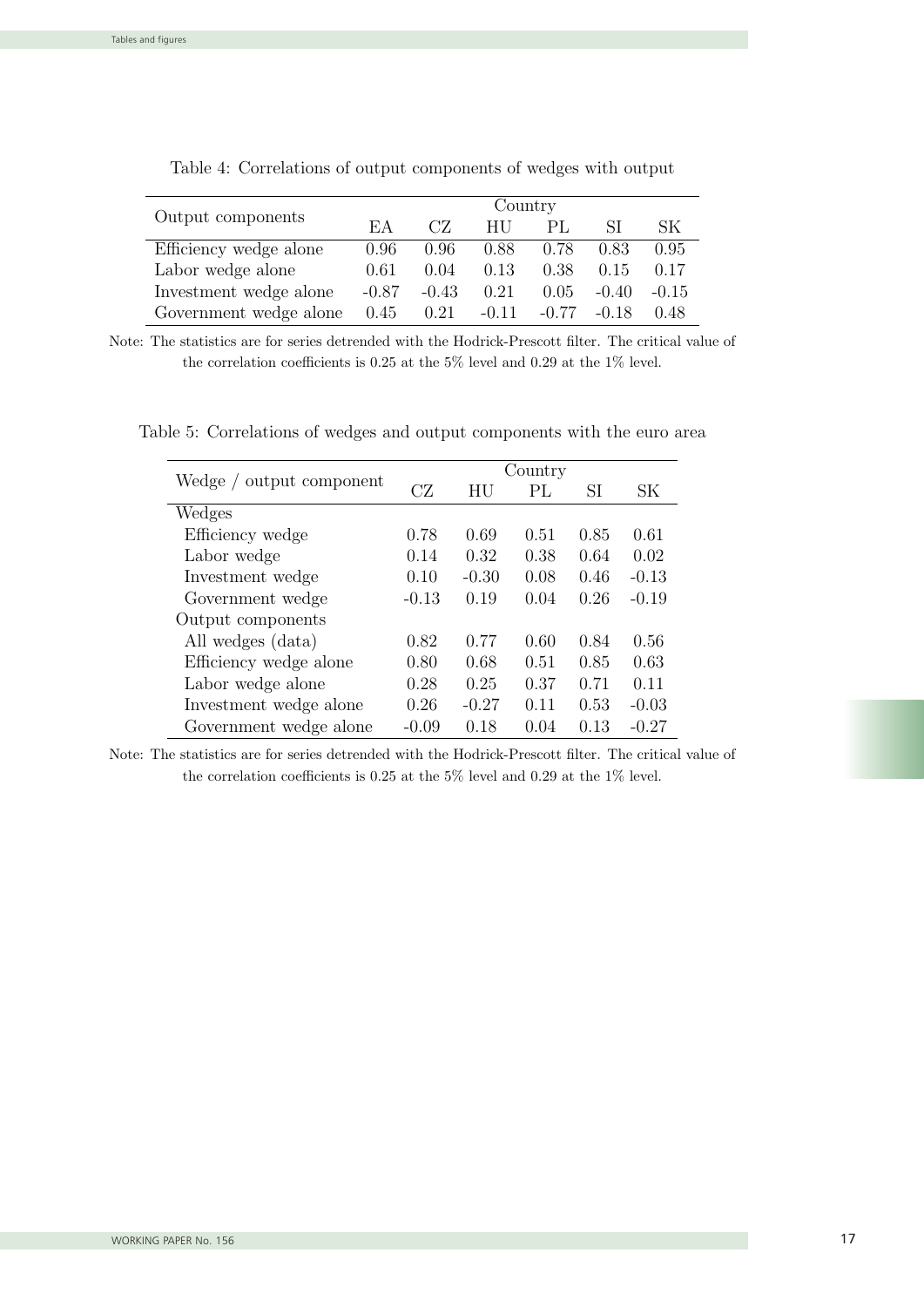| Output components      | ЕA   | CZ.  | HU   | PL   | SI   | SК   |
|------------------------|------|------|------|------|------|------|
| 1996-2003              |      |      |      |      |      |      |
| Efficiency wedge alone | 0.82 | 1.27 | 1.87 | 1.00 | 1.40 | 0.90 |
| Labor wedge alone      | 0.63 | 0.53 | 2.45 | 1.03 | 1.17 | 0.97 |
| Investment wedge alone | 0.30 | 0.31 | 2.13 | 0.63 | 0.92 | 0.73 |
| Government wedge alone | 0.08 | 0.05 | 0.48 | 0.18 | 0.14 | 0.14 |
| 2004-2011              |      |      |      |      |      |      |
| Efficiency wedge alone | 0.99 | 1.08 | 0.83 | 0.76 | 1.11 | 0.97 |
| Labor wedge alone      | 0.40 | 0.48 | 0.48 | 1.08 | 0.58 | 0.68 |
| Investment wedge alone | 0.24 | 0.24 | 0.39 | 0.48 | 0.39 | 0.52 |
| Government wedge alone | 0.02 | 0.03 | 0.11 | 0.20 | 0.04 | 0.09 |

Table 6: Normalized standard dev. of output components of wedges - subsamples

Note: The statistics are for series detrended with the Hodrick-Prescott filter.

Table 7: Correlations of output components of wedges with output - subsamples

|                        | Country |         |         |         |         |         |  |  |
|------------------------|---------|---------|---------|---------|---------|---------|--|--|
| Output components      | ЕA      | CZ      | HU      | PL      | SI      | SК      |  |  |
| 1996-2003              |         |         |         |         |         |         |  |  |
| Efficiency wedge alone | 0.92    | 0.96    | 0.46    | 0.83    | $-0.01$ | 0.94    |  |  |
| Labor wedge alone      | 0.73    | $-0.28$ | $-0.29$ | 0.15    | 0.12    | 0.36    |  |  |
| Investment wedge alone | $-0.79$ | $-0.27$ | 0.44    | 0.23    | 0.08    | $-0.29$ |  |  |
| Government wedge alone | 0.33    | 0.26    | $-0.16$ | $-0.73$ | 0.74    | 0.17    |  |  |
| 2004-2011              |         |         |         |         |         |         |  |  |
| Efficiency wedge alone | 0.97    | 0.96    | 0.96    | 0.70    | 0.98    | 0.95    |  |  |
| Labor wedge alone      | 0.58    | 0.14    | 0.28    | 0.74    | 0.16    | 0.09    |  |  |
| Investment wedge alone | $-0.90$ | $-0.48$ | 0.24    | $-0.34$ | $-0.57$ | $-0.08$ |  |  |
| Government wedge alone | 0.69    | 0.15    | $-0.18$ | $-0.84$ | $-0.71$ | 0.67    |  |  |

Note: The statistics are for series detrended with the Hodrick-Prescott filter. The critical value of the correlation coefficients is 0.35 at the 5% level and 0.40 at the 1% level.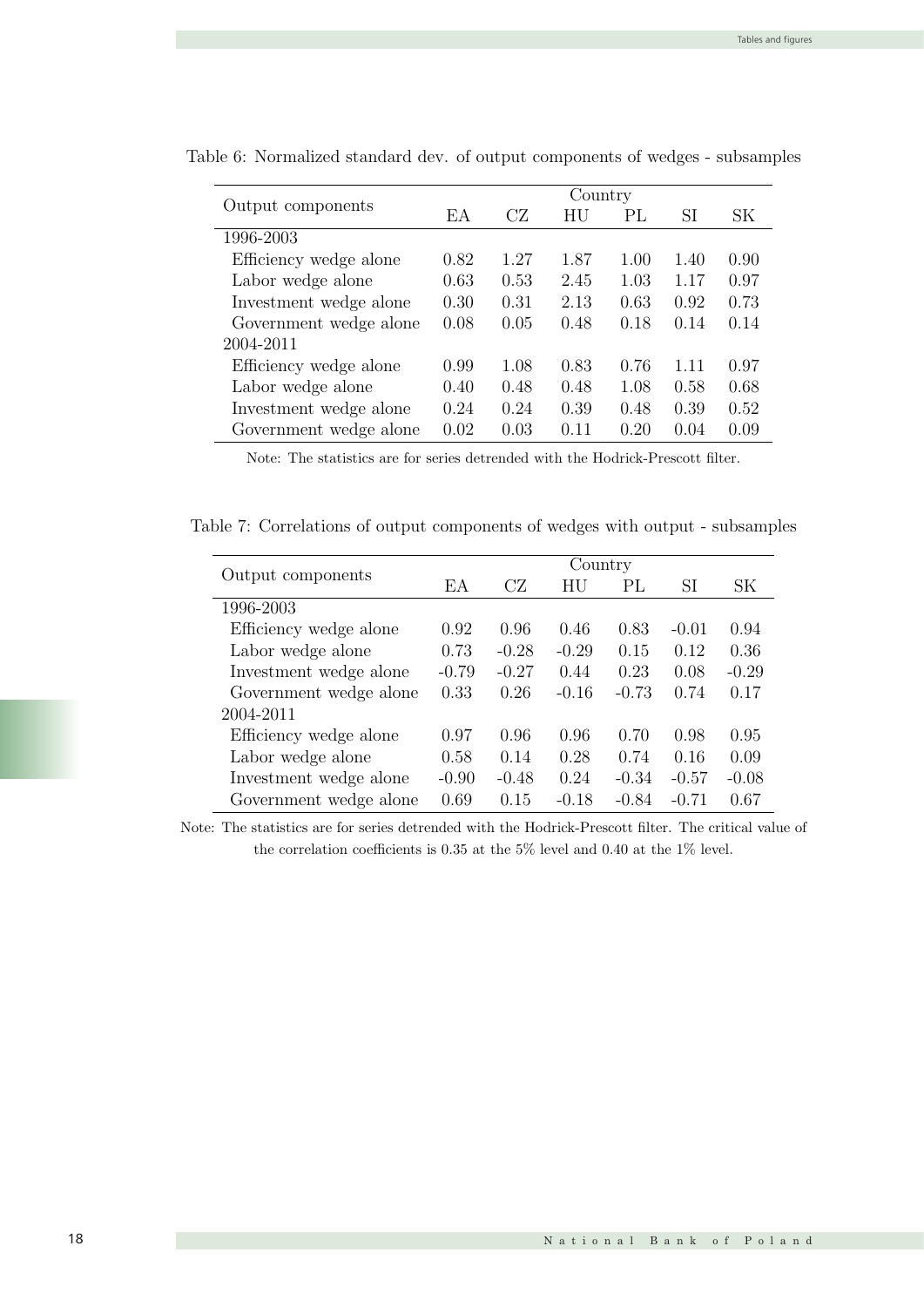|                          |         | Country   |                 |         |         |  |  |  |
|--------------------------|---------|-----------|-----------------|---------|---------|--|--|--|
| Wedge / output component | CZ      | <b>HU</b> | PI <sub>1</sub> | SI      | SК      |  |  |  |
| 1996-2003                |         |           |                 |         |         |  |  |  |
| All wedges (data)        | 0.41    | 0.44      | 0.45            | 0.30    | $-0.48$ |  |  |  |
| Efficiency wedge alone   | 0.38    | 0.19      | 0.38            | 0.21    | $-0.14$ |  |  |  |
| Labor wedge alone        | $-0.73$ | 0.26      | $-0.13$         | 0.50    | $-0.44$ |  |  |  |
| Investment wedge alone   | $-0.43$ | $-0.20$   | $-0.03$         | $-0.11$ | $-0.24$ |  |  |  |
| Government wedge alone   | $-0.12$ | 0.53      | 0.44            | 0.58    | $-0.72$ |  |  |  |
| 2004-2011                |         |           |                 |         |         |  |  |  |
| All wedges (data)        | 0.92    | 0.84      | 0.81            | 0.93    | 0.85    |  |  |  |
| Efficiency wedge alone   | 0.93    | 0.79      | 0.82            | 0.95    | 0.80    |  |  |  |
| Labor wedge alone        | 0.72    | 0.25      | 0.85            | 0.81    | 0.45    |  |  |  |
| Investment wedge alone   | 0.55    | $-0.35$   | 0.28            | 0.81    | 0.07    |  |  |  |
| Government wedge alone   | $-0.02$ | $-0.31$   | $-0.72$         | $-0.66$ | 0.35    |  |  |  |

Table 8: Correlations of output components with the euro area - subsamples

Note: The statistics are for series detrended with the Hodrick-Prescott filter. The critical value of the correlation coefficients is 0.35 at the 5% level and 0.40 at the 1% level.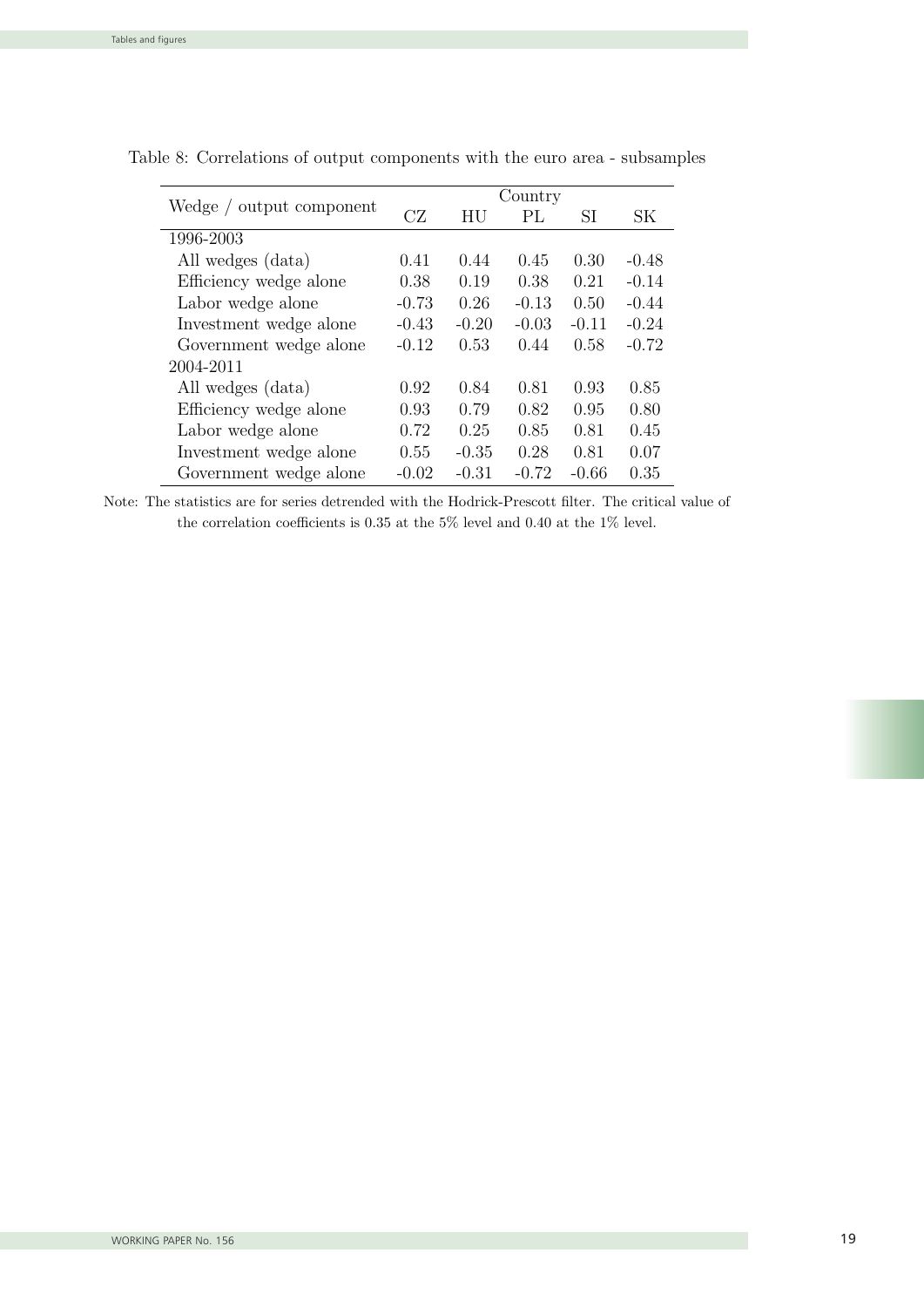

Figure 1: Output components - euro area

Note: The series are detrended with the Hodrick-Prescott filter.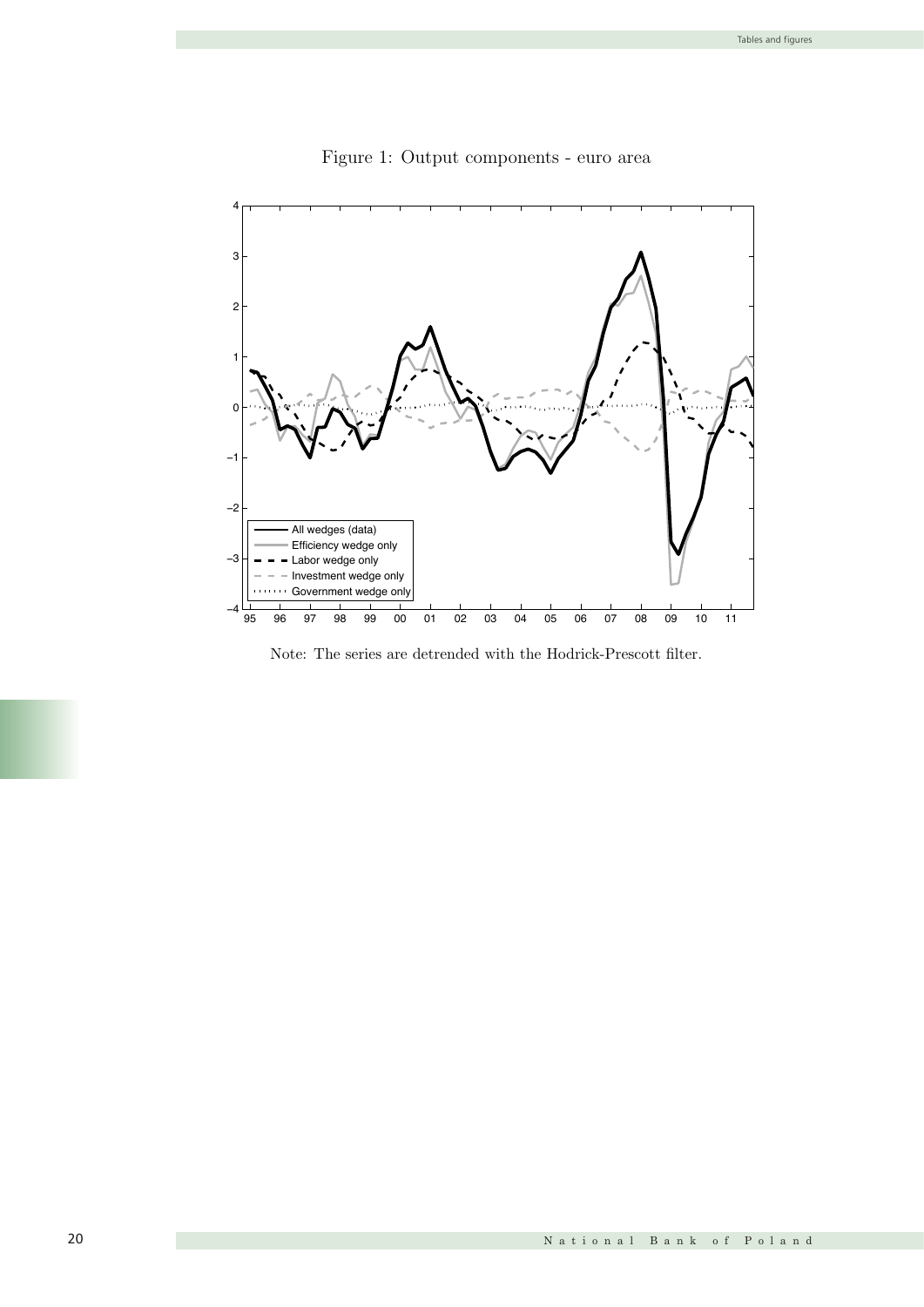

Figure 2: Output components - Czech Republic

Note: The series are detrended with the Hodrick-Prescott filter.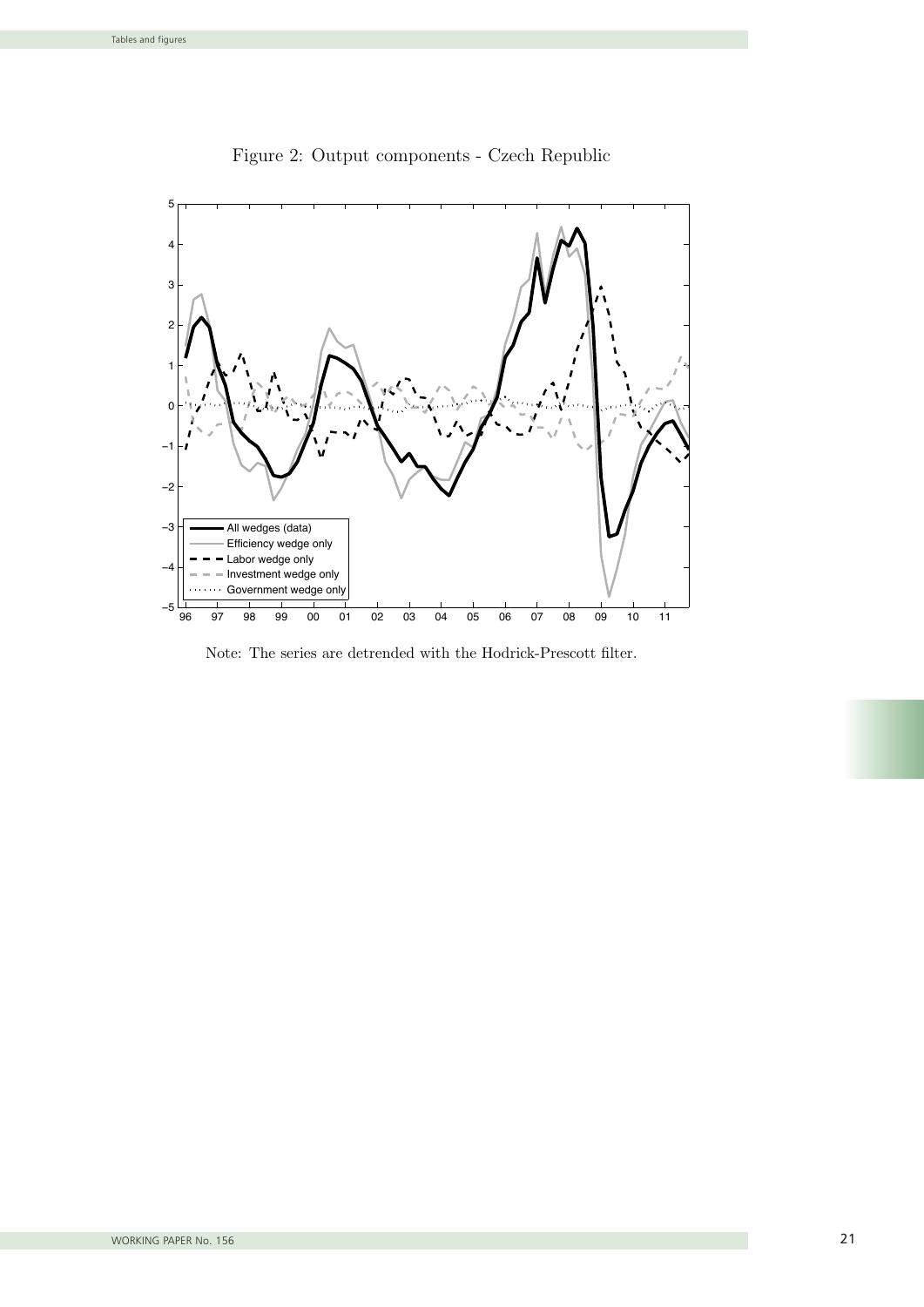

Figure 3: Output components - Hungary

Note: The series are detrended with the Hodrick-Prescott filter.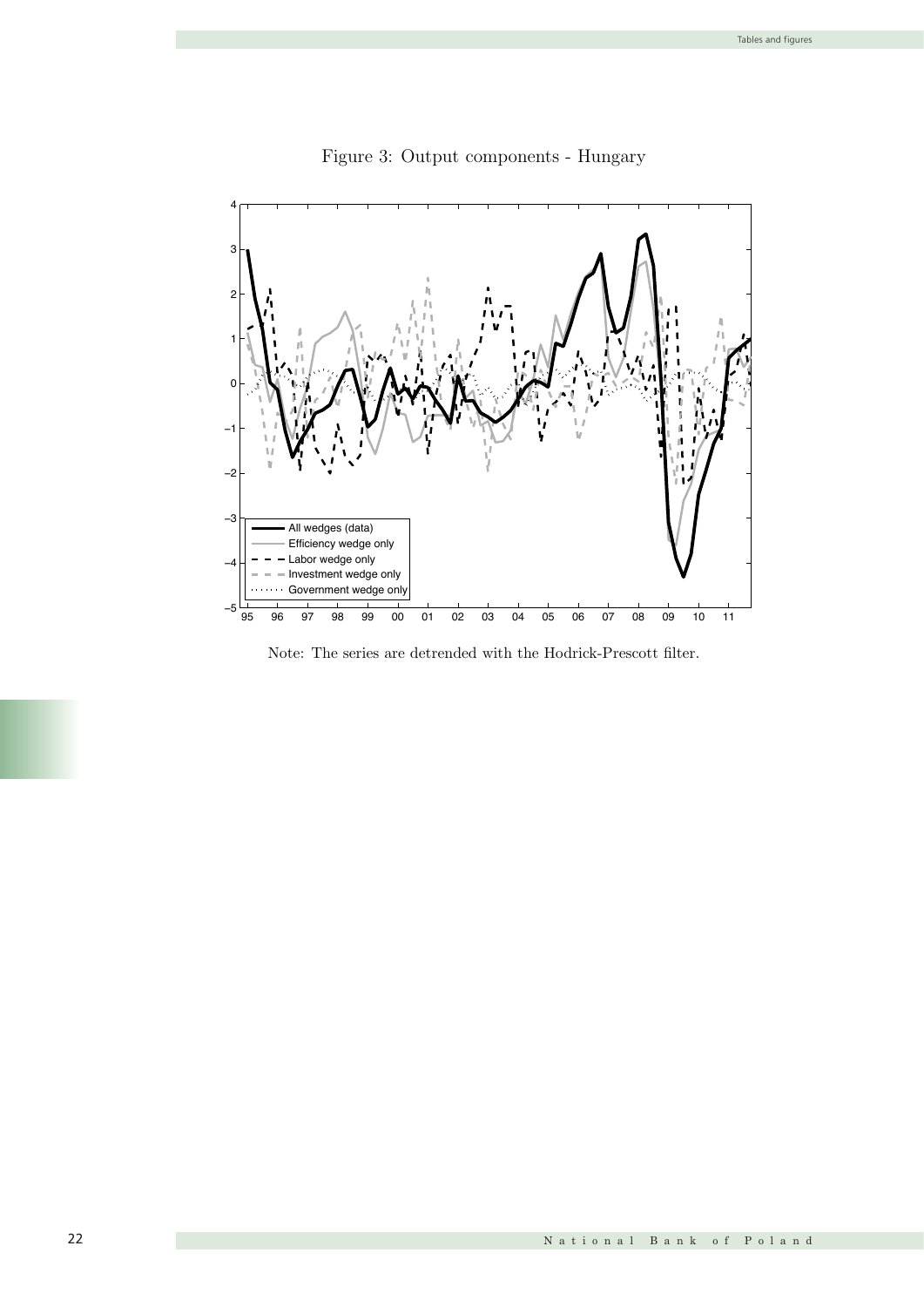

### Figure 4: Output components - Poland

Note: The series are detrended with the Hodrick-Prescott filter.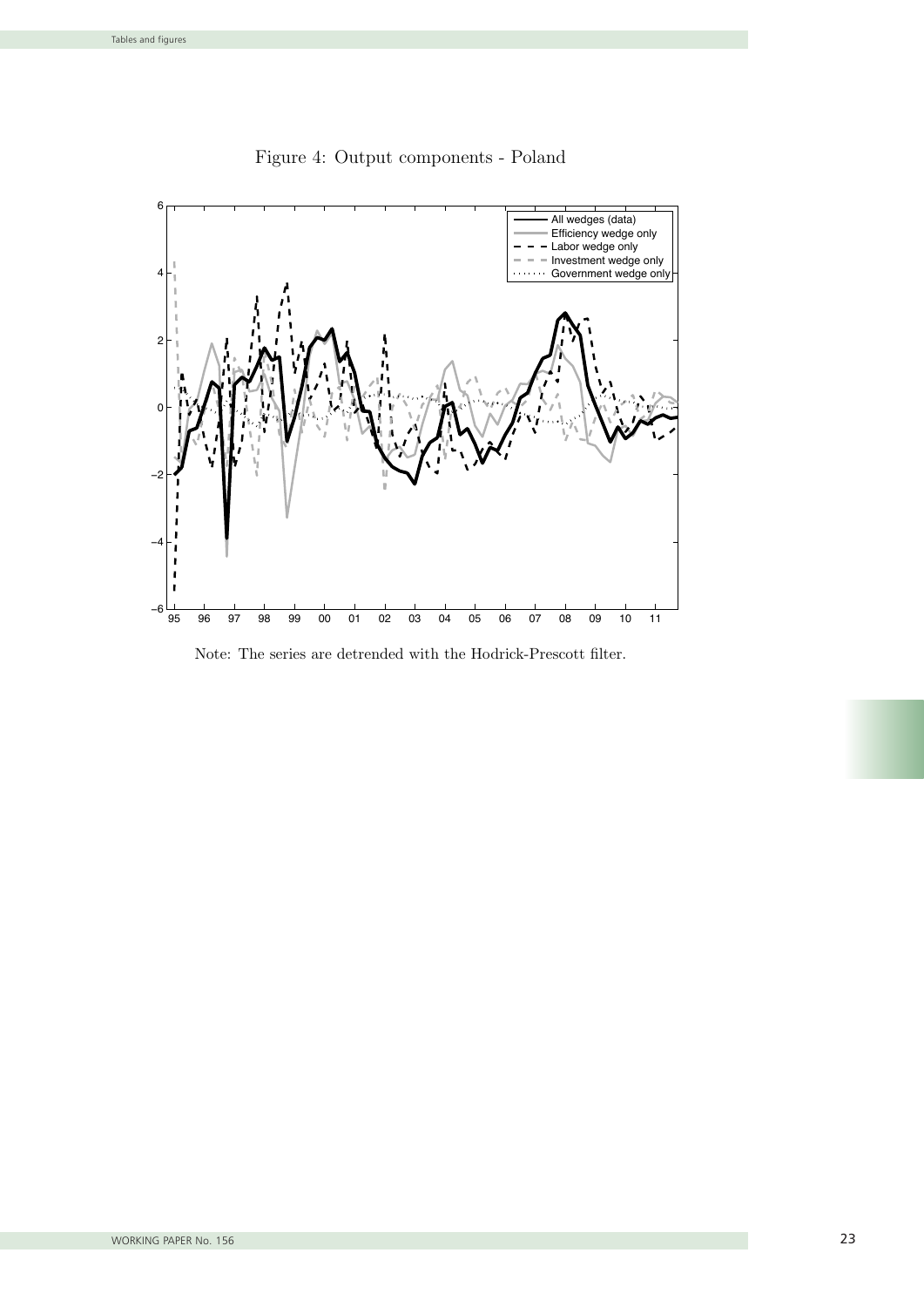

Figure 5: Output components - Slovenia

Note: The series are detrended with the Hodrick-Prescott filter.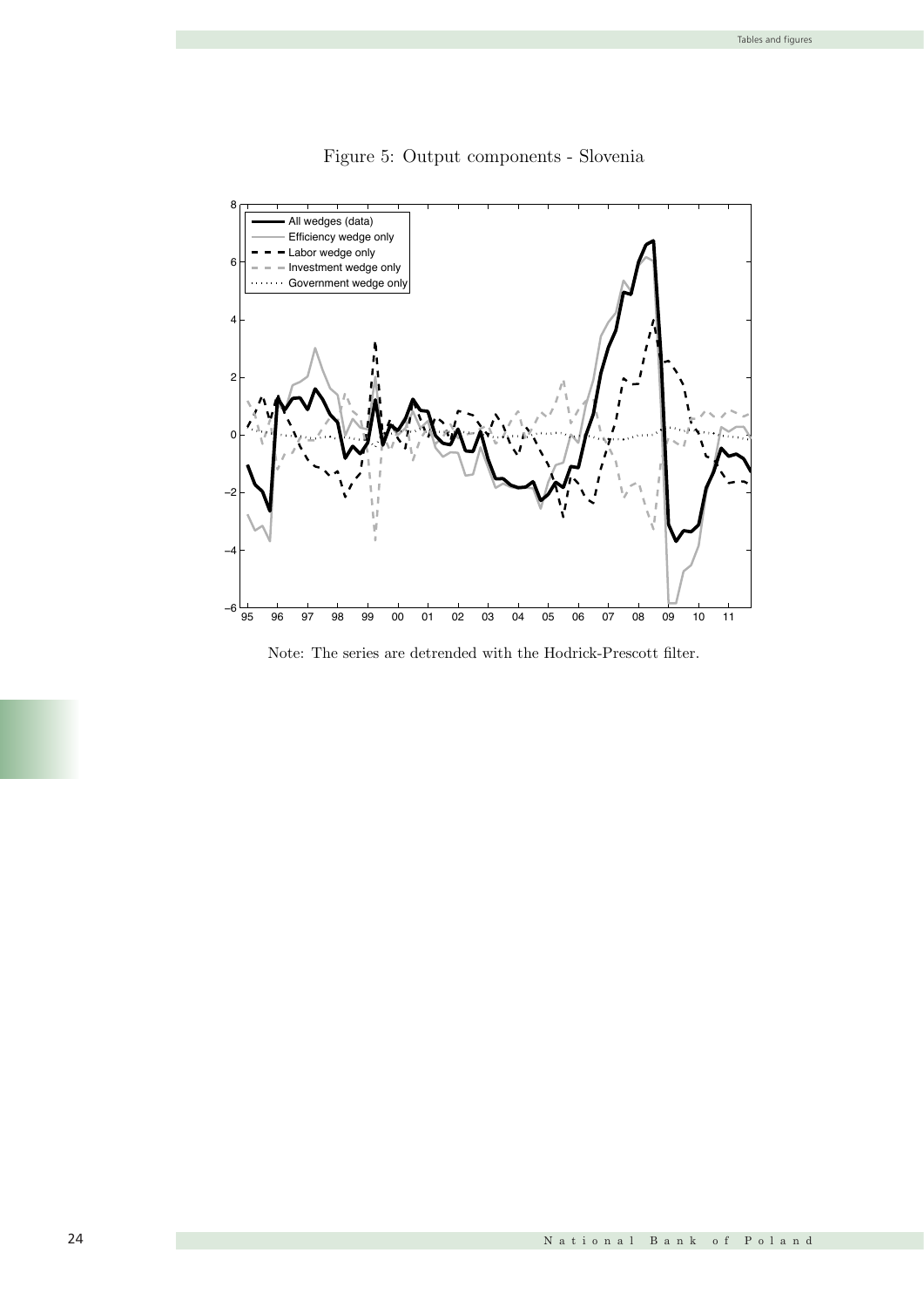

### Figure 6: Output components - Slovakia

Note: The series are detrended with the Hodrick-Prescott filter.